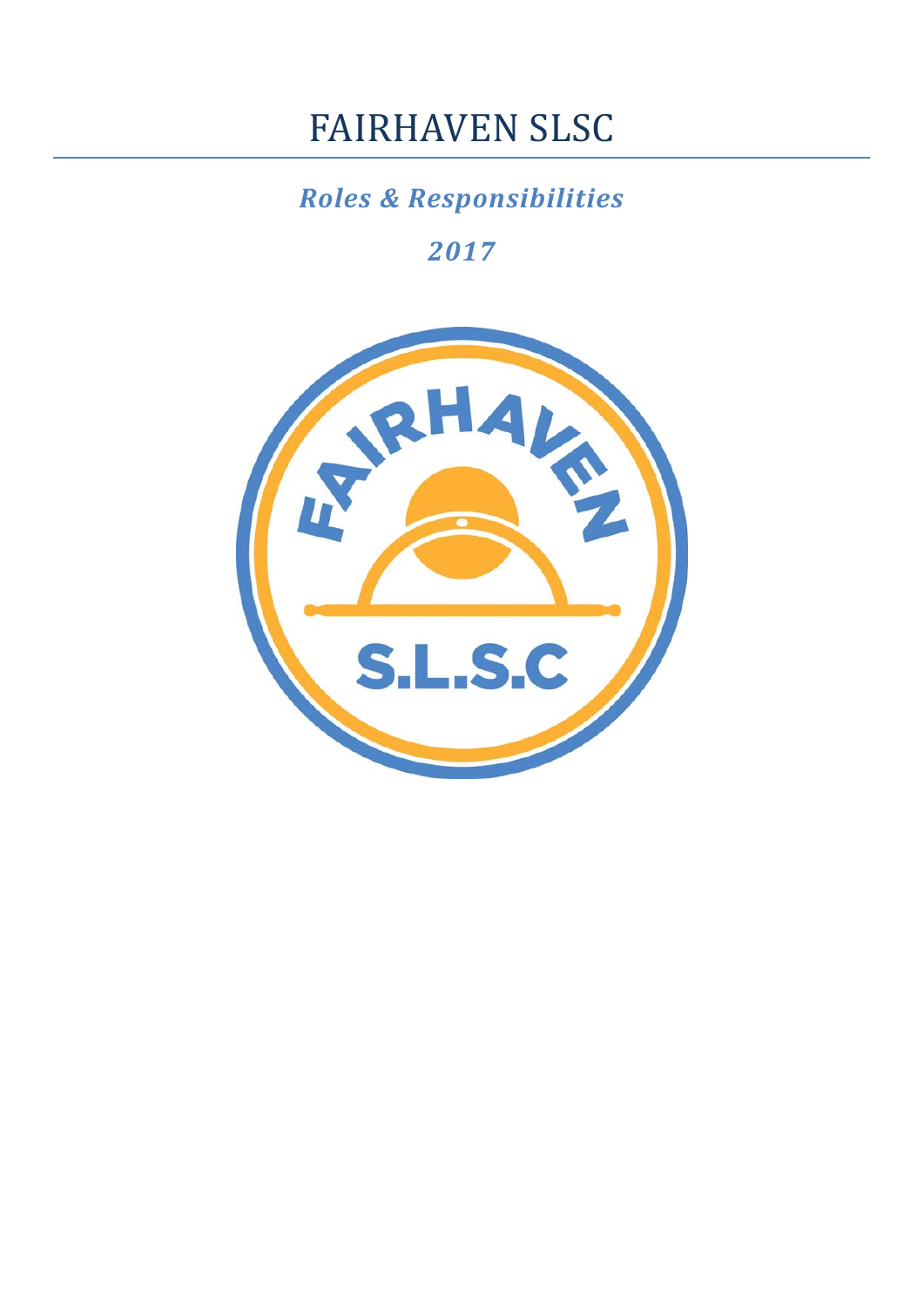# **Introduction**

The purpose of this document is to provide an overview of the responsibilities of each role that has been identified as important to the operations of the Fairhaven Surf Life Saving Club (FSLSC).

The FSLSC Constitution, which is available on the FSLSC website, provides further information on the fundamental principles according to which the Club is governed and provides further advice on the execution of powers for each role.

# **Contents**

| <b>FSLSC Organisation Chart</b>      |                                      | Page 3         |
|--------------------------------------|--------------------------------------|----------------|
| <b>FSLSC Organisational Overview</b> |                                      | Page 4         |
| <b>FSLSC Team Overview</b>           |                                      | Pages $5 - 7$  |
| <b>Roles &amp; Responsibilities</b>  |                                      |                |
|                                      | Executive                            | Pages $8 - 12$ |
|                                      | <b>Vice Presidents</b>               | Pages 13 - 18  |
|                                      | Lifesaving Team                      | Pages 19 - 24  |
|                                      | <b>Administration Team</b>           | Pages 25 - 27  |
|                                      | Youth & Leadership Team              | Page 28        |
|                                      | Training & Assessment Team           | Pages 29 - 30  |
|                                      | Sports Team                          | Pages 31-33    |
|                                      | <b>Facilities Team</b>               | Page 34        |
|                                      | <b>Finance Team</b>                  | Page 35 - 38   |
|                                      | Delegates Reporting to the President | Pages 39 - 44  |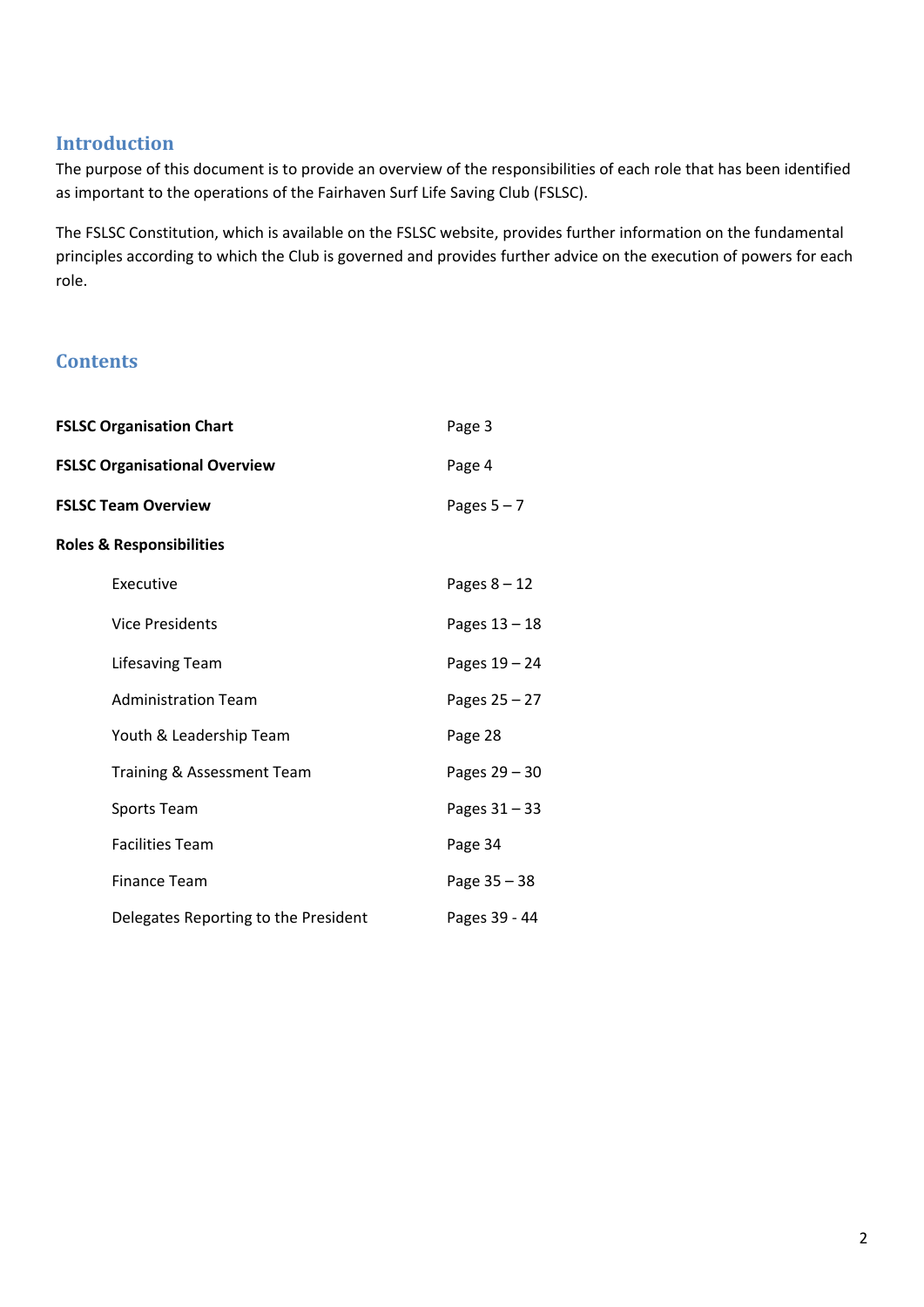# **FSLSC Organisation Chart**





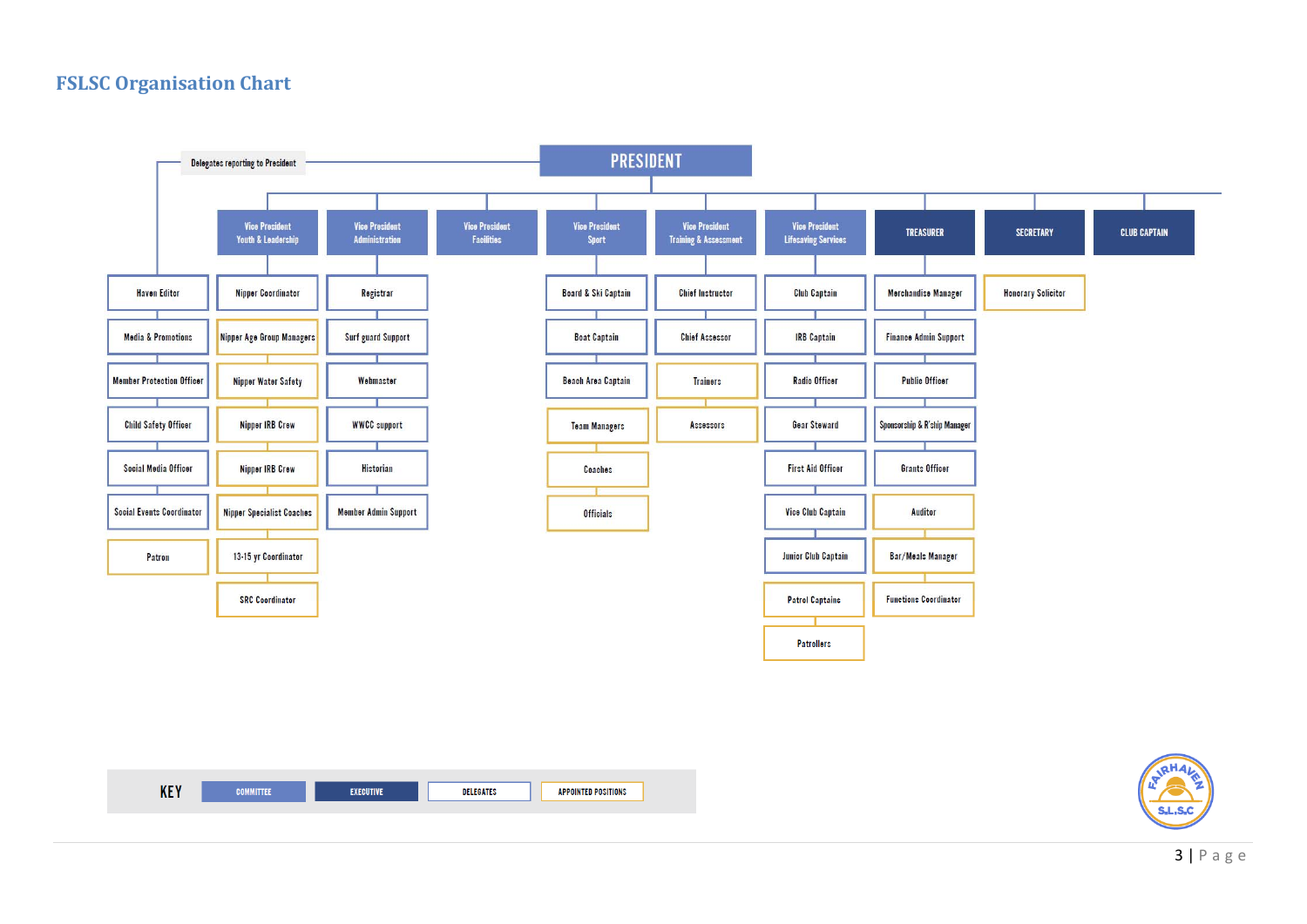# **FSLSC Organisational Overview**

#### **Committee Members**

The management and control of the FSLSC is the responsibility of the Committee.

The Committee shall comprise:

- (i) the Executive being: President; Secretary; Treasurer; and Club Captain
- (ii) six other Members being Vice Presidents (VP) of the club comprising: Administration; Lifesaving Services; Youth & Leadership; Training and Assessment; Sport; and Facilities.

#### **Delegates**

The roles and responsibilities of the Delegates have been set out by the Committee.

All Delegates shall be entitled to attend and contribute to Committee meetings but shall not be entitled to vote.

Table 2 outlines the Delegates that have currently been identified and the areas of club operation to which they are generally aligned.

The Delegate positions may change from time to time at the discretion of the Committee.

#### **Honorary Officers**

Honorary Officers are appointed by the Committee as necessary.

At present this includes:

The Patron, Hon. Solicitor, Hon. Medical Officers, and Hon. Public Officer.

Honorary Officers may be invited to attend and speak at any meeting of the Committee but shall not be entitled to vote at such meeting.

#### **Immediate Past President**

The Immediate Past President can take on any role within the club, but would have the title of "Immediate Past President".

Unless formally appointed to a Committee position the Immediate Past President shall not be entitled to vote at such a meeting.

The Immediate Past President may assist in the following roles:

- In the absence of the President, Chair meetings of the Committee,
- In the absence of the President, act as a spokesperson on all matters generally affecting the Club,
- Introduce the new President to the social, business and local community networks,
- Act as a mentor for the new President in the performance of the role, and
- Act as a mentor for all new committee members in the performance of their roles, and providing advice in relation to governance and protocol matters

#### **Appointed Positions**

At times an Appointed Position may be created to assist with the operations of the Club.

Appointed Positions are not entitled to vote at a meeting.

An Appointed Position is created at the discretion of the Committee but may be recommended by a Delegate.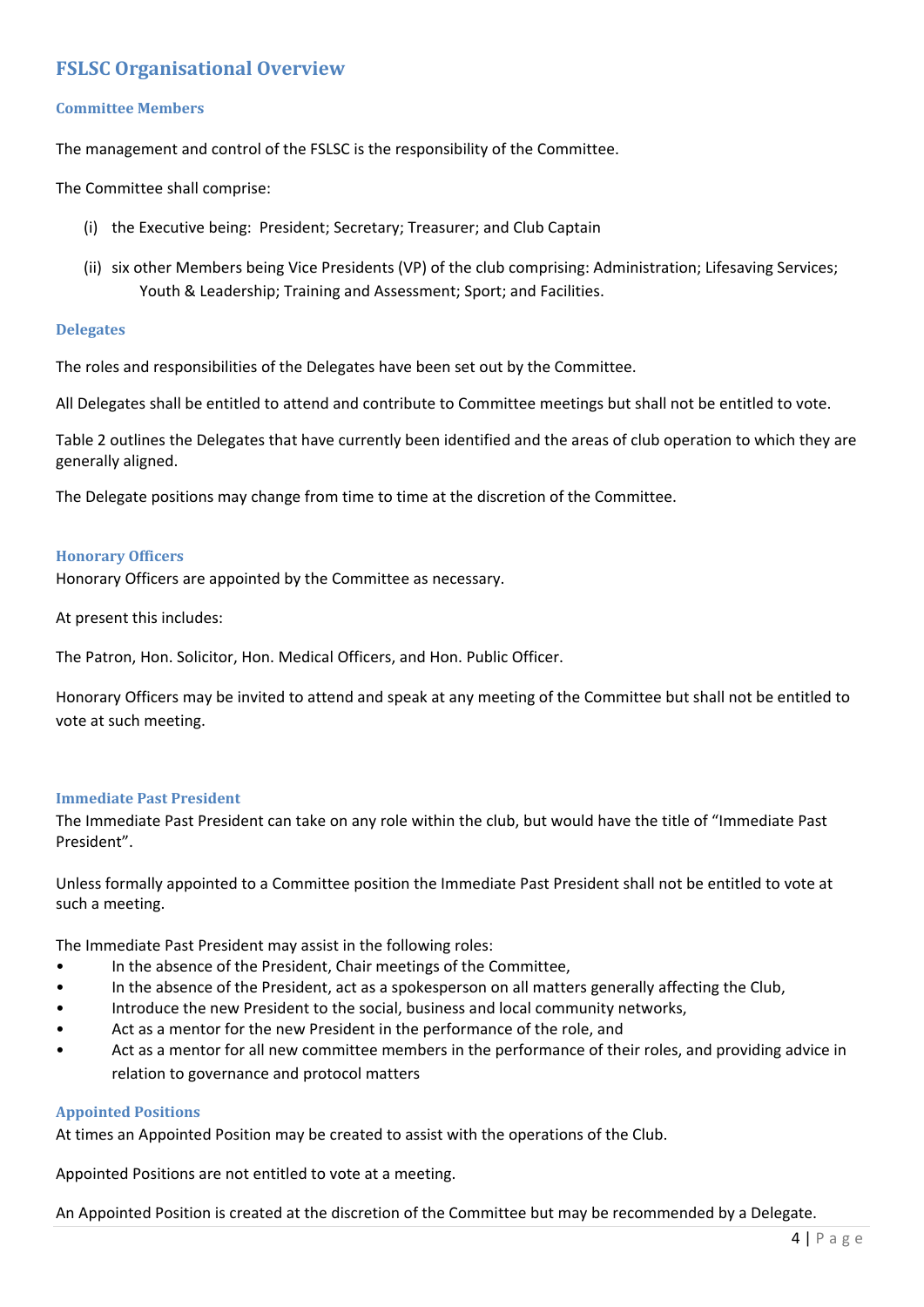# **FSLSC Teams**

# **Lifesaving Services Team**

# **Roles and Responsibilities**

Collectively responsible for all lifesaving and emergency response services within the club's control.

#### **Team Members**

The Lifesaving Services team is led by the Vice President Lifesaving Services

- VP (Lifesaving Services)
- Club Captain
- Club Vice‐Captain
- Junior Club Captain (Male & Female)
- IRB Captain
- Radio Officer
- First Aid Officer
- Gear Steward
- Patrol Captains
- Patrollers

#### **Administration Team**

#### **Roles and Responsibilities**

Collectively responsible for the provision of all club administrative services.

#### **Team Members**

The Administration Team is led by the Vice President ‐ Administration.

- Vice President ‐ Administration (officially registered with LSV as "Surfguard Registrar")
- Registrar
- Webmaster
- Historian
- Member Administration Support
- WWCC Support

#### **Youth & Leadership Development Team**

#### **Roles and Responsibilities**

Collectively responsible for the delivery of youth development programs

#### **Team Members**

The Junior Development Team is led by the Vice President – Youth & Leadership Development.

- Vice President Youth & Leadership Development
- Nipper Manager
- 13‐15 year old Coordinator
- SRC Coordinator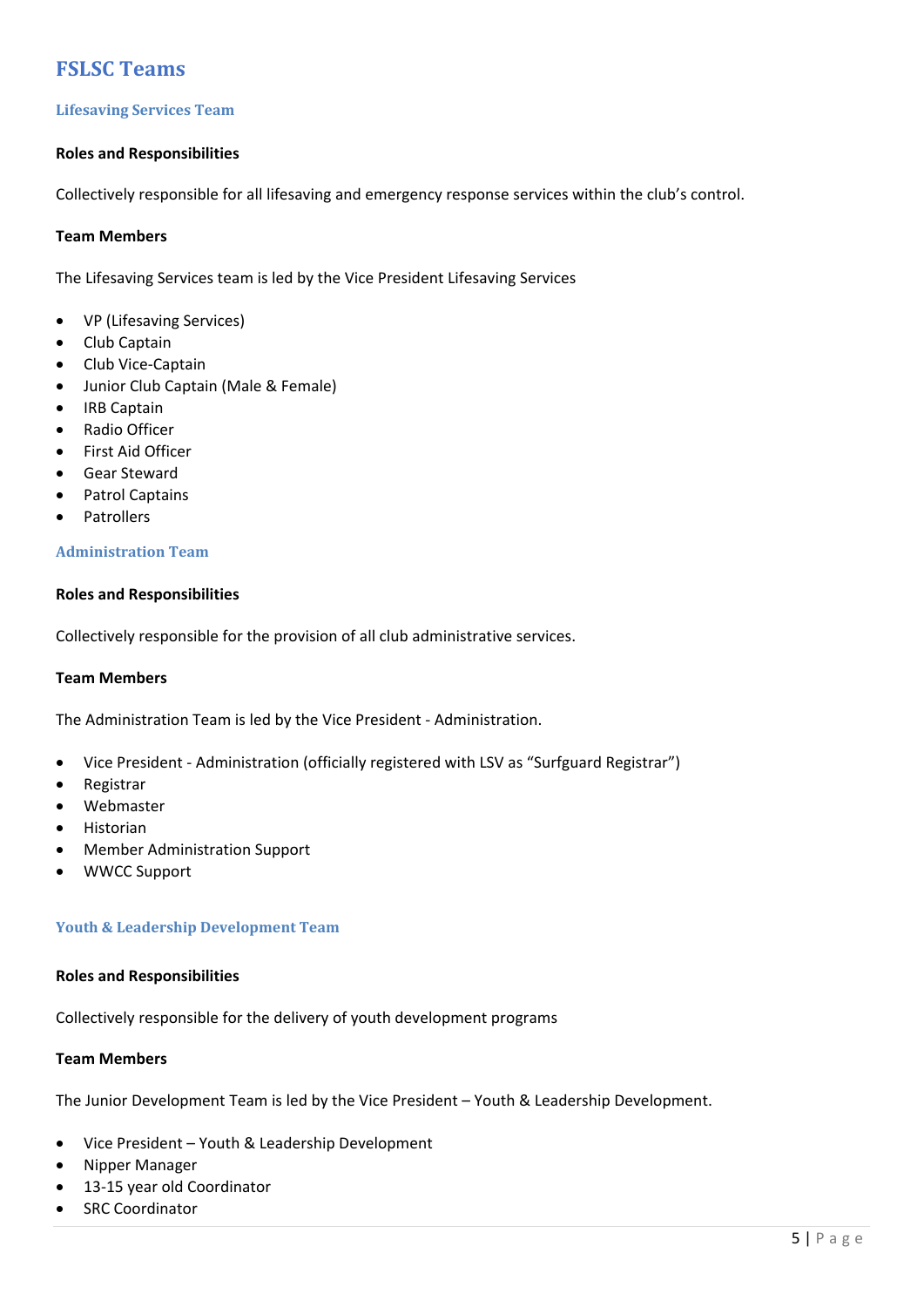#### **Roles and Responsibilities**

This team has collective responsibility for management of the club's finances and to ensure that the club continues to be a well‐managed and financially stable organisation.

#### **Team Members**

The Finance Team is led by the Treasurer.

- Treasurer
- Solicitor
- Public Officer
- Auditor
- Merchandise Manager
- Sponsorship & Relationship Manager
- Grants Officer
- Finance Admin Support

#### **Training & Assessment Team**

#### **Roles and Responsibilities**

Collectively this team has responsibility for all initial training of new patrol members and upskilling of current lifesavers.

#### **Team Members**

The Training & Assessment Team is led by the Vice President – Training & Assessment.

- VP (Training and Assessment)
- Chief Instructor(s)
- Chief Assessor
- Trainers
- Assessors

#### **Sports Team**

#### **Roles and Responsibilities**

Collectively responsible for all training and functions associated with the club's sports development

#### **Team Members**

The Sports Team is led by the Vice President Sport

- VP (Sport)
- Board & Ski Captain
- Boat Captain
- Beach Area Captain
- Team Manager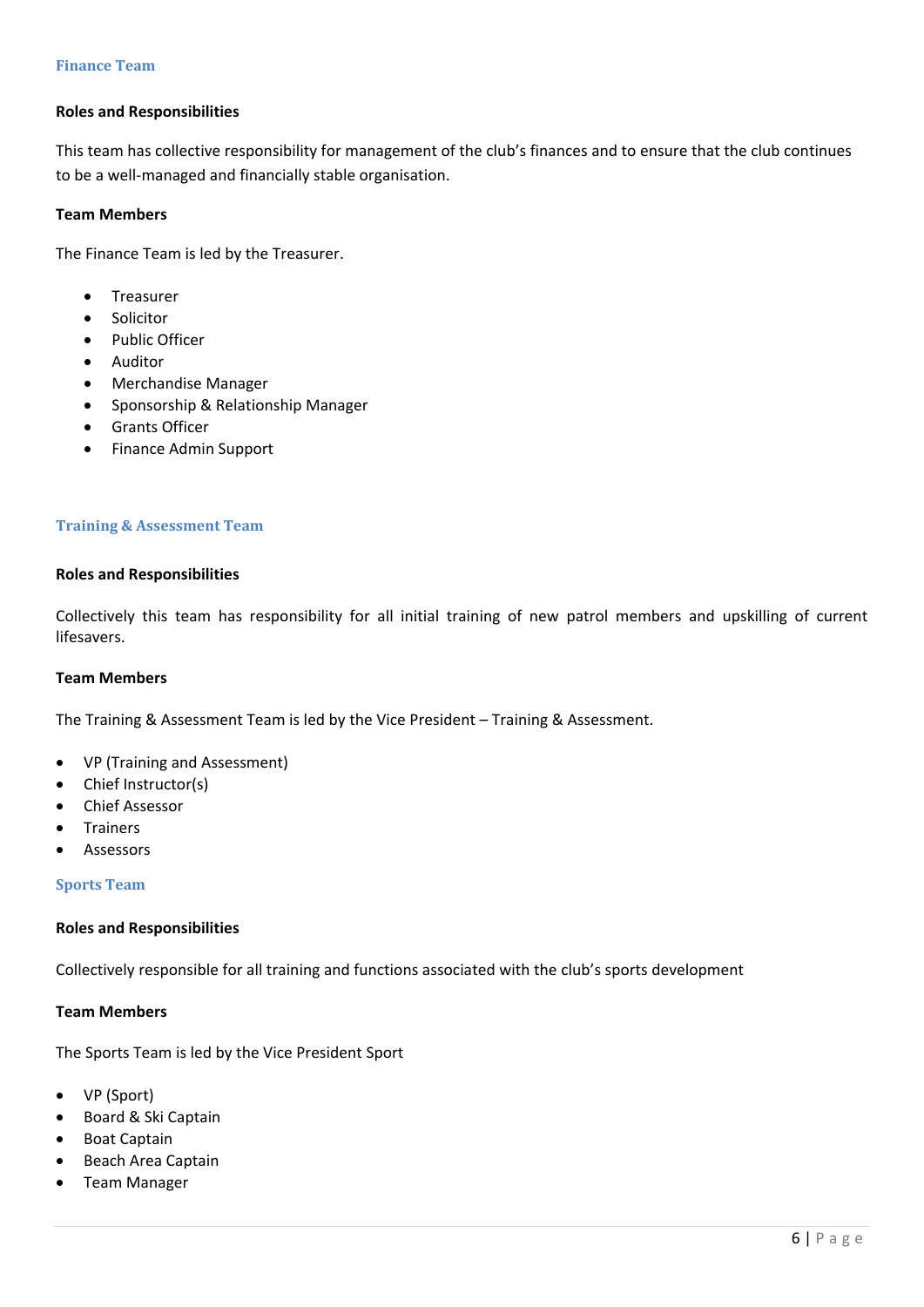# **Facilities Team**

# **Roles and Responsibilities**

Collectively responsible for all club facilities.

# **Team Members**

The Facilities Team is led by the Vice President Facilities

- VP (Facilities)
- Events/Social Coordinator

# **Communications and Policy Team (Positions reporting to the President)**

# **Roles and Responsibilities**

In liaison with the President, the Communications team are collectively responsible for external and internal club communications to its members and other stakeholders. In addition, specific members have responsibility for the ongoing management of club policy in relation to Member Code of Conduct and Child Safety.

#### **Team Members**

The Communications and Policy Team is led by the President.

- President
- Haven Editor
- Media and Promotions Manager
- Social Media Co-ordinator
- Member Protection Officer
- Child Safety Officer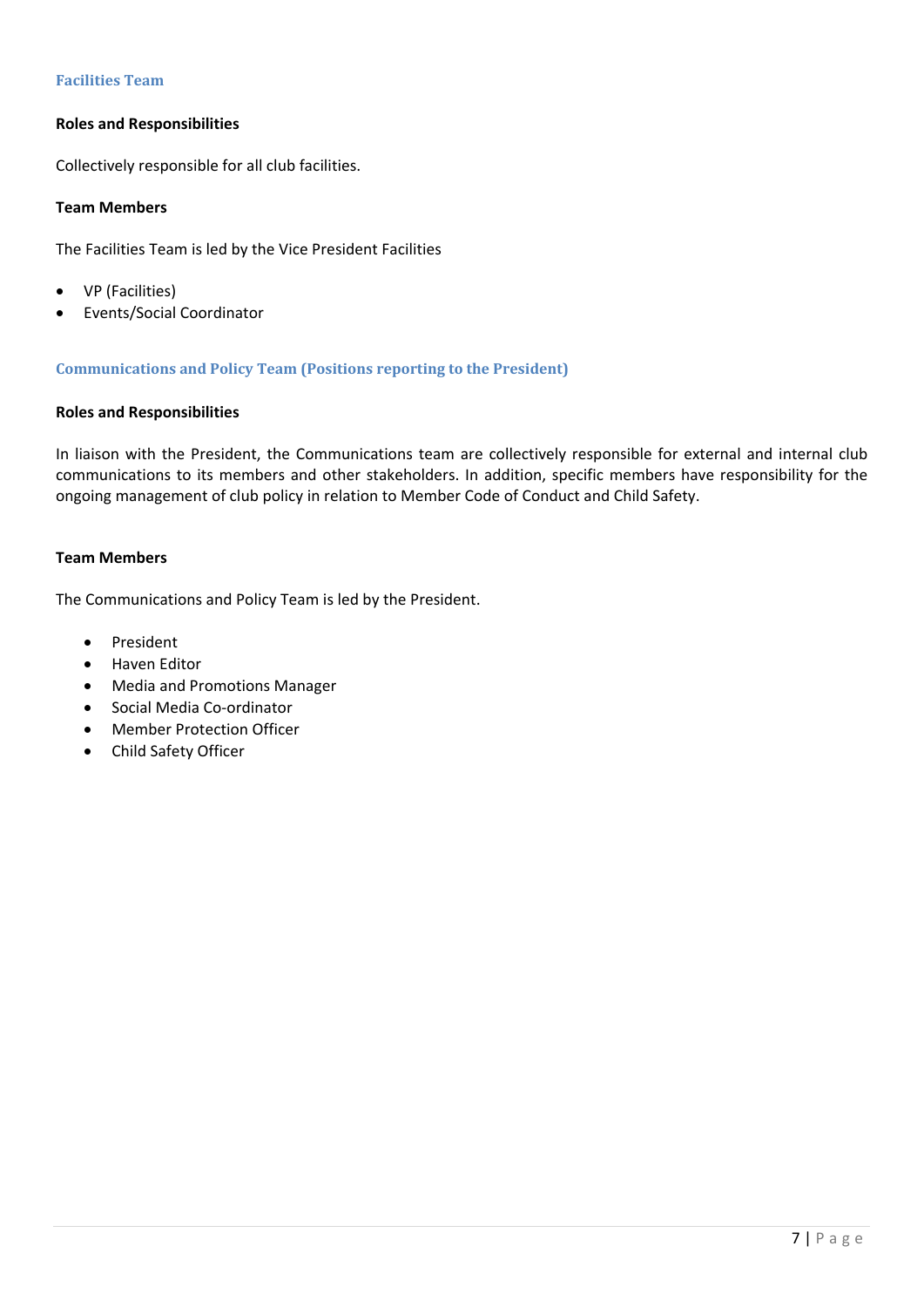# **Roles & Responsibilities – Fairhaven SLSC**

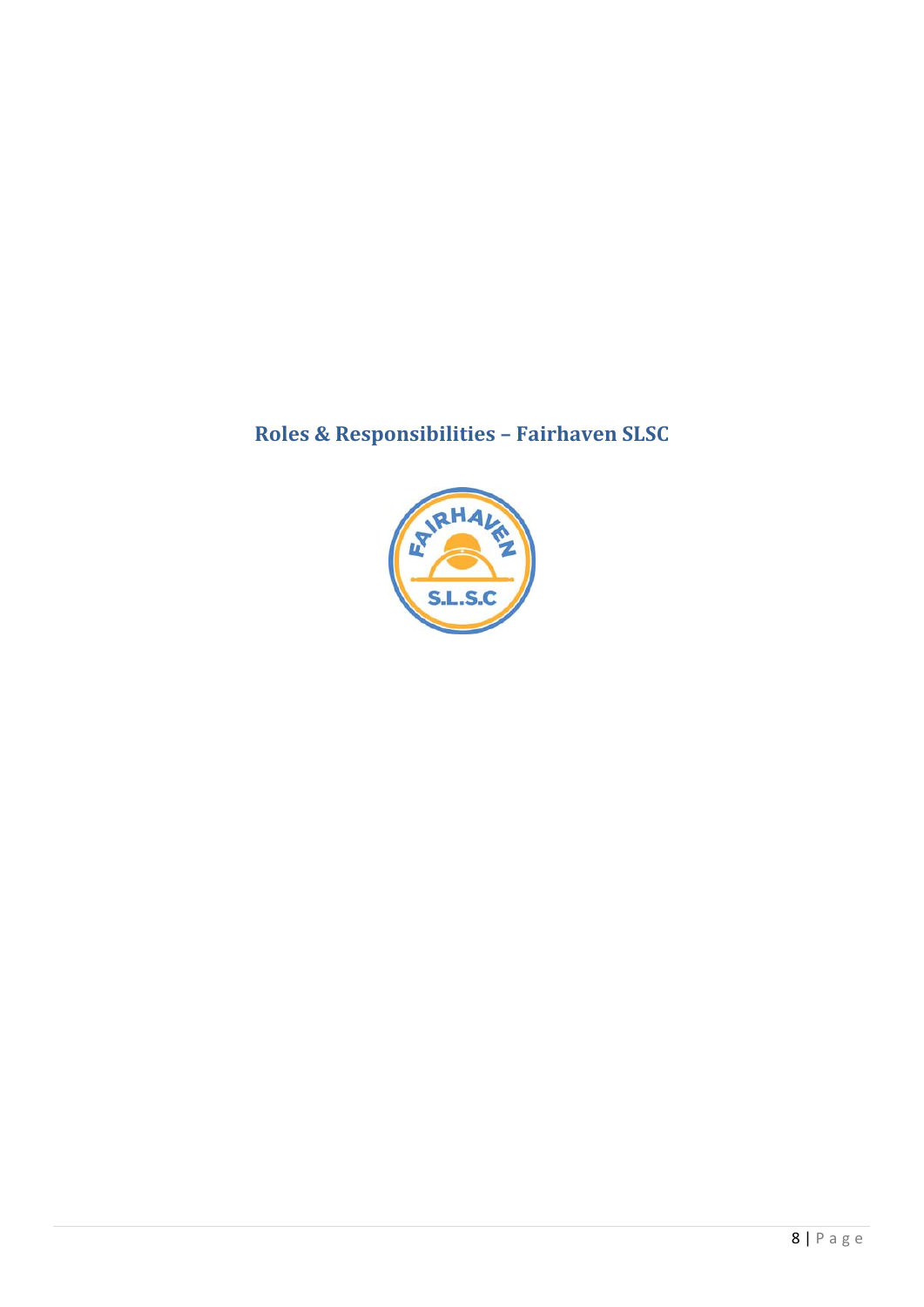# **Executive**

The FSLSC Executive team includes the President, Secretary, Treasurer and Club Captain.

#### **President**

#### **Role:**

The Club President is the principal leader of the club.

The President is in the position of motivating the Committee and all members involved in the club.

The President's primary responsibility is that of communication and accordingly is aware of all activities undertaken by the club. within the club, and be in the position to relay the appropriate messages on to the committee and members in general, as well as communicating with all the other associated parties.

In addition to manage the operation and future development of all Club activities to ensure that all functions are carried out to ultimately achieve the Club's objectives.

#### **Responsible to:**

Committee, Club members and affiliated associations.

#### **Responsibilities and Duties**

- Provide leadership and direction in all club activities,
- In conjunction with the Committee monitor all operations undertaken by the club,
- Coordinate the development of a strategic plan and initiate a program for implementation,
- Monitor the Club's operation through the establishment of an effective reporting process,
- Evaluate the completion of designated tasks by Club officials and instigate corrective action where necessary.
- Represent the club at all relevant meetings including state & national SLSA meetings and president conferences,
- Lead all clubs internal and external communications, including issue of club publications,
- Chair all general meetings, executive meeting and committee meetings,
- Liaise with all club officers on a regular basis
- Submit an annual report to the Administration Team on area of management prior to AGM

#### **Knowledge and Skills Required**

Ideally the President is someone who:

- Possesses a high degree of leadership skills,
- Has excellent communication skills,
- Has a working knowledge of club operations,
- Has knowledge of the FLSLSC constitution and governance principles established for the club, and
- Has knowledge of the operational requirements set out by the governing body, namely Lifesaving Victoria.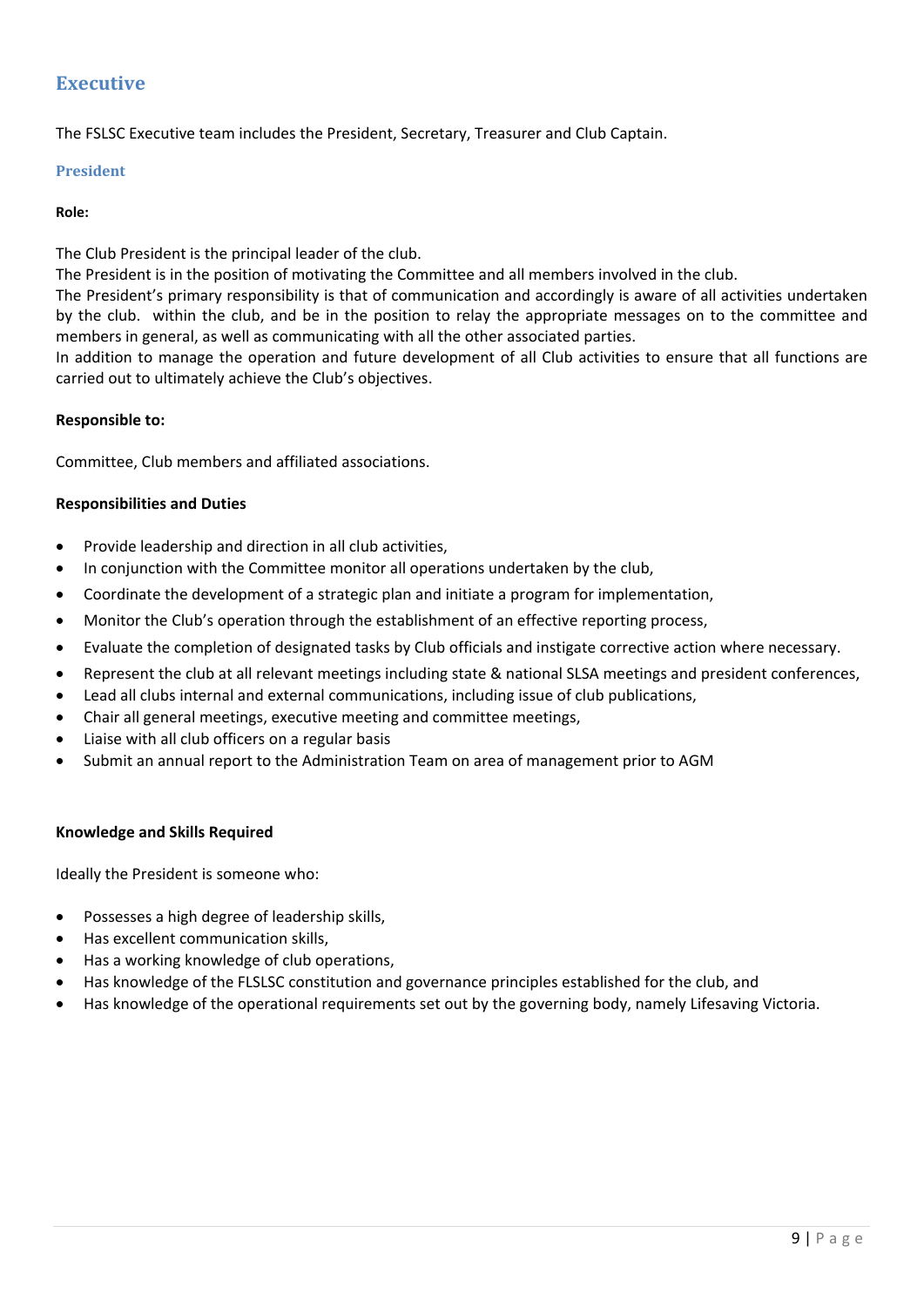#### **Secretary**

# **Role:**

The Secretary must perform any duty or function required under the Act to be performed by the Secretary of an incorporated association.

# **Responsible to:**

President

# **Responsibilities and Duties:**

- Circulate all relevant information to all members,
- Prepare and maintain records of correspondence, agendas, minutes and notices of motions for club meetings,
- Be responsible for the correspondence of the club committee and sub‐committees,
- Prepare club annual reports,
- Authorise club orders, invoices, receipts and payment of monies in conjunction with the Treasurer,
- Maintain club constitution, by‐laws and rules in conjunction with the Solicitor,
- Liaise with the governing body, namely Lifesaving Victoria in ensuring FSLSC is aware of its responsibilities,
- Maintain the club seal and official documents

# **Knowledge and Skills Required**

Ideally the Secretary is someone who:

- Is able to organize and delegate tasks,
- Has knowledge of the FLSLSC constitution and governance principles established for the club.
- Possesses good organizational and time management skills,
- Is able to allocate consistent weekly time periods for the preparation and maintenance of club correspondence and records,
- Has knowledge of the operational requirements set out by the governing body, namely Lifesaving Victoria, and
- Has a sound knowledge of club activities across all areas of operation.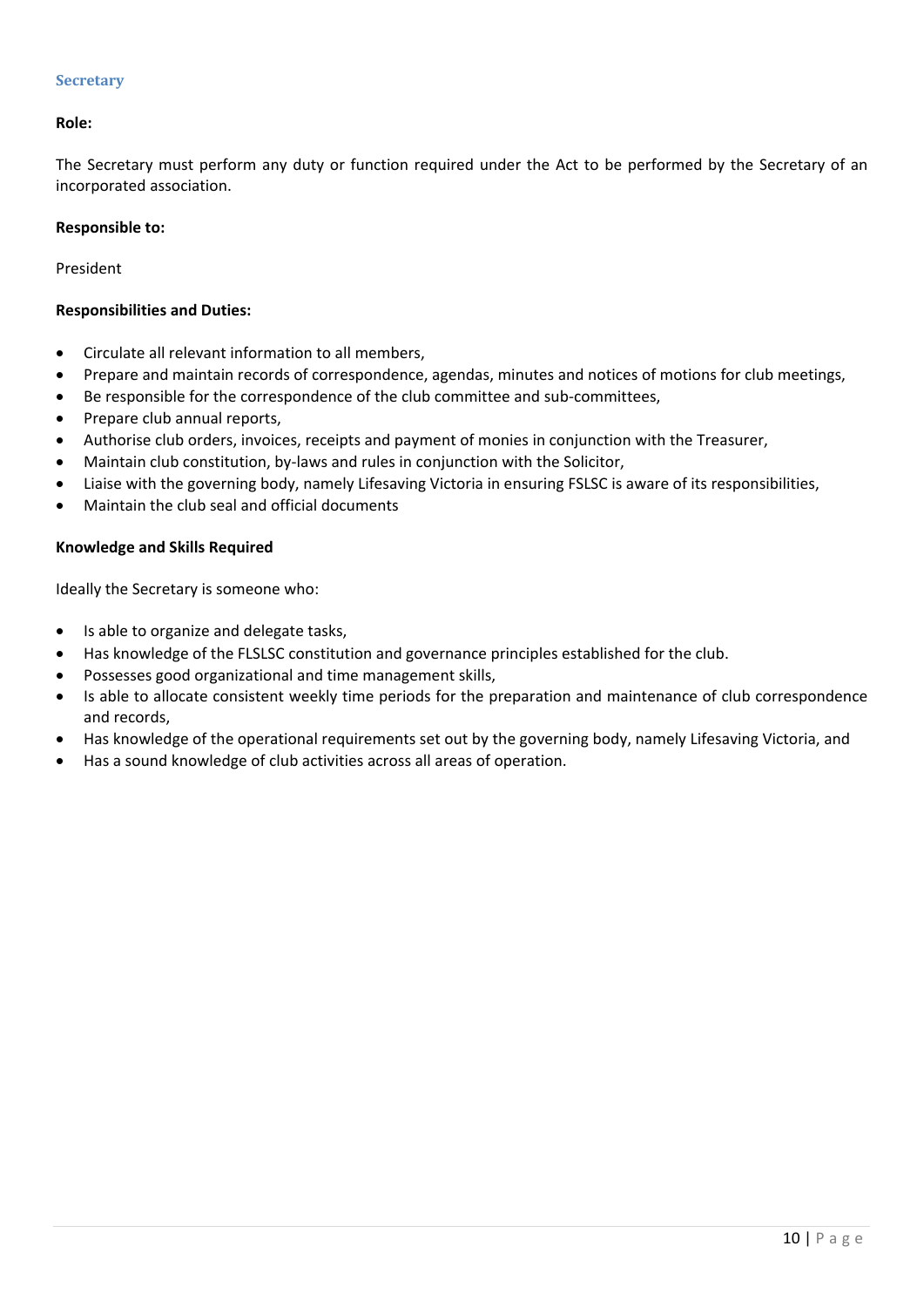#### **Treasurer**

#### **Role:**

The Treasurer has overall responsibility for the management and reporting of club finances.

#### **Responsible to:**

President

# **Responsibilities and Duties:**

- To ensure money is received, banked and receipted appropriately
- Provide statements of receipts and expenditure for the month immediately preceding
- Maintain records of current income and expenditure
- Prepare and present regular accounts for approval and payment by the committee of management
- Prepare budgets for the forthcoming year, in consultation with all club managers
- Prepare annual financial accounts for auditing and provide the club's auditor with information as required
- Prepare annually an income and expenditure account for that financial year together with a balance sheet setting out the club's assets and liabilities, the foregoing statements to be presented to the members at the annual general meeting together with the annual report
- To be the signatory (with other nominated committee members) on all club bank accounts
- Prepare a schedule of assets and liabilities of the club when required
- Manage club investment programs where applicable
- Arrange for the provision of legal and insurance services
- Manage tax returns and income tax payments for employees and the regular filing of business activity statements (including GST) with the relevant authorities
- Liaise with the Club President on a regular basis

#### **Knowledge and Skills Required**

Ideally the Treasurer is someone who:

- Is able to keep good financial records
- Is able to work in a logical orderly manner
- Possesses knowledge of and/or awareness of state and federal tax legislative requirements
- Has an awareness of information and financial requirements for the internal audit
- Is able to allocate time periods appropriate for the proper execution of their duties
- Has awareness and understanding of relevant Club issues outside direct area of responsibility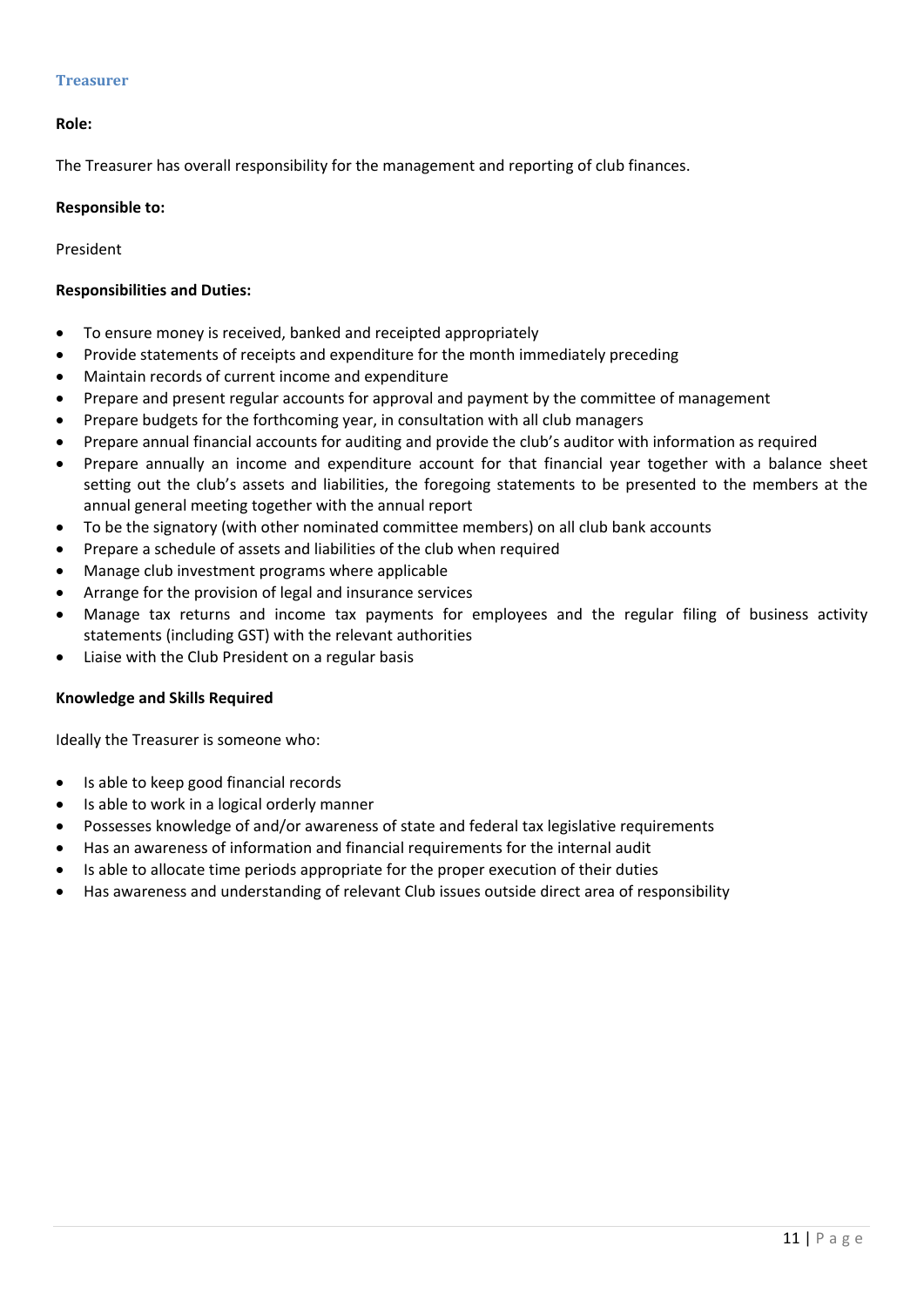# **Club Captain**

# **Role:**

The Club Captain has a dual role supporting the VP (Lifesaving Services) and providing overall club leadership as part of the Executive team. The Club Captain represents all active members at Committee level and provides leadership across all areas of the club including Lifesaving Services, Training and Assessment and Youth Development.

# **Responsible to:**

# President

# **Responsibilities and Duties:**

- In conjunction with the VP (Lifesaving Services) coordinate all functions associated with Lifesaving Services including the provision of efficient, quality patrols,
- In conjunction with the VP Lifesaving Services review and implement any directives/polices provided by state centre and national council that relate to Lifesaving Services,
- Lead direct communications with Active Members regarding all aspects of Lifesaving Services and rostering,
- In conjunction with the VP Lifesaving Services lead the Lifesaving team,
- Set up patrol teams and rosters and management of Surfguard data entry,
- Lead the induction and support the inclusion of all new members,
- Lead membership recruitment and retention,
- Identify and mentor future leaders, and
- Provide leadership and assistance in club events eg. Door Knock, Requalification, Tim Gates Classic Fun Run

# **Knowledge and Skills Required**

Ideally the Club Captain is someone who:

- Communicates effectively,
- Has a full understanding of lifesaving services, including award structure,
- Organises and delegates tasks,
- Is able to allocate time periods appropriate for the proper execution of their duties, and
- Has awareness and understanding of relevant Club issues outside direct area of responsibility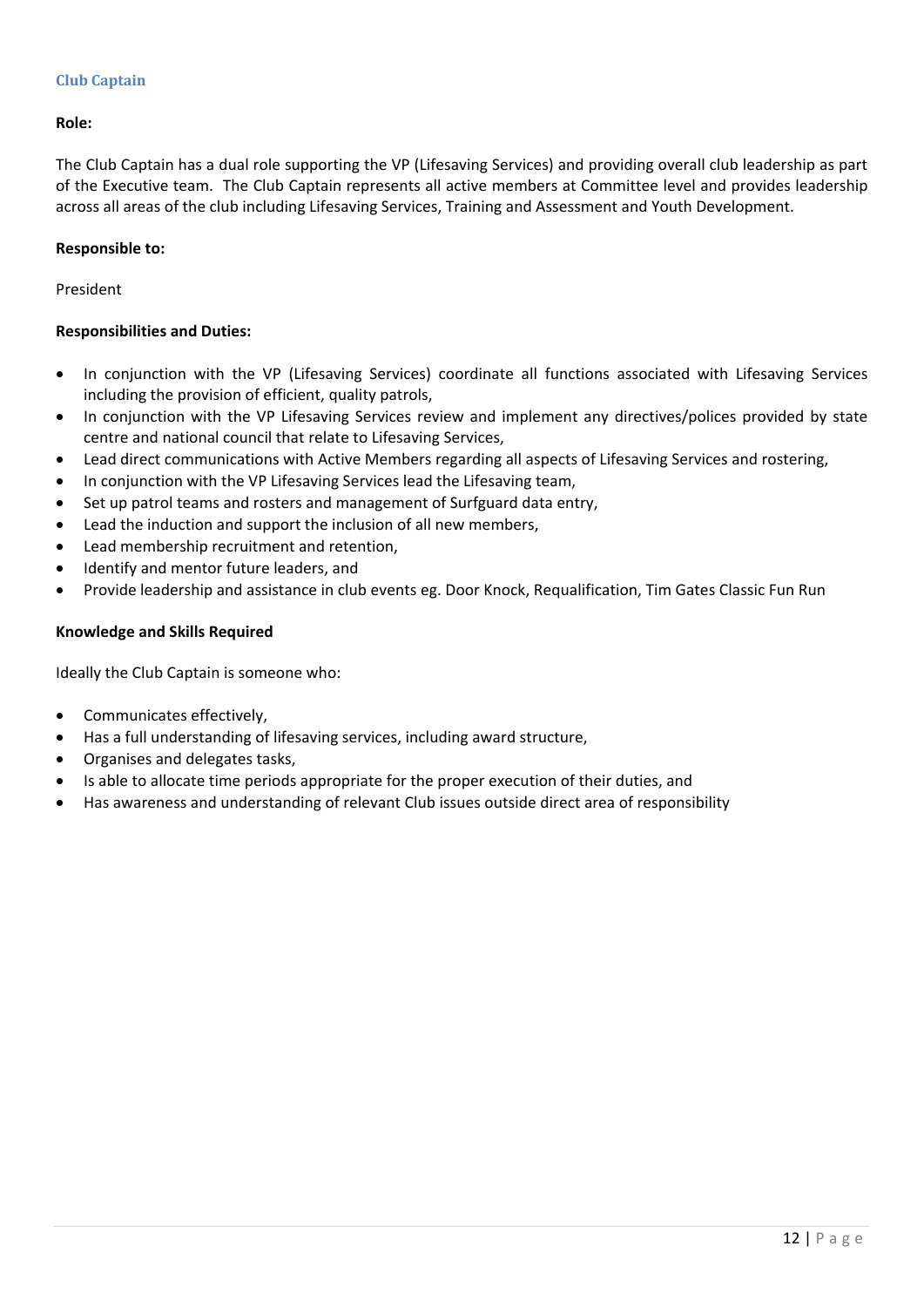# **Vice Presidents**

# **Vice President - Lifesaving Services**

# **Role:**

The VP (Lifesaving Services) has overall responsibility for the management, co-ordination and provision of club lifesaving services.

# **Responsible to:**

# President

# **Responsibilities and Duties:**

- Responsible for coordinating all functions associated with the provision of lifesaving services including the maintenance of efficient, quality patrols,
- Responsible for reviewing and implementing any directives/polices provided by Lifesaving Victoria and Surf Life Saving Australia,
- Responsible for reporting at each committee meeting on area of management, and submitting written reports to the Administration Team,
- Submit an annual report on area of management prior to the AGM,
- Liaise with the Club President on a regular basis on area of management, and
- Lead the Lifesaving Team and perform the roles of any positions within the team that are unable to be filled.

# **Knowledge and Skills Required**

Ideally the VP (Lifesaving Services) is someone who:

- Communicates effectively
- Has a full understanding of lifesaving services, including the SLSA award structure,
- Organises and delegates tasks,
- Is able to allocate time periods appropriate for the proper execution of their duties, and
- Has awareness and understanding of relevant Club issues outside direct area of responsibility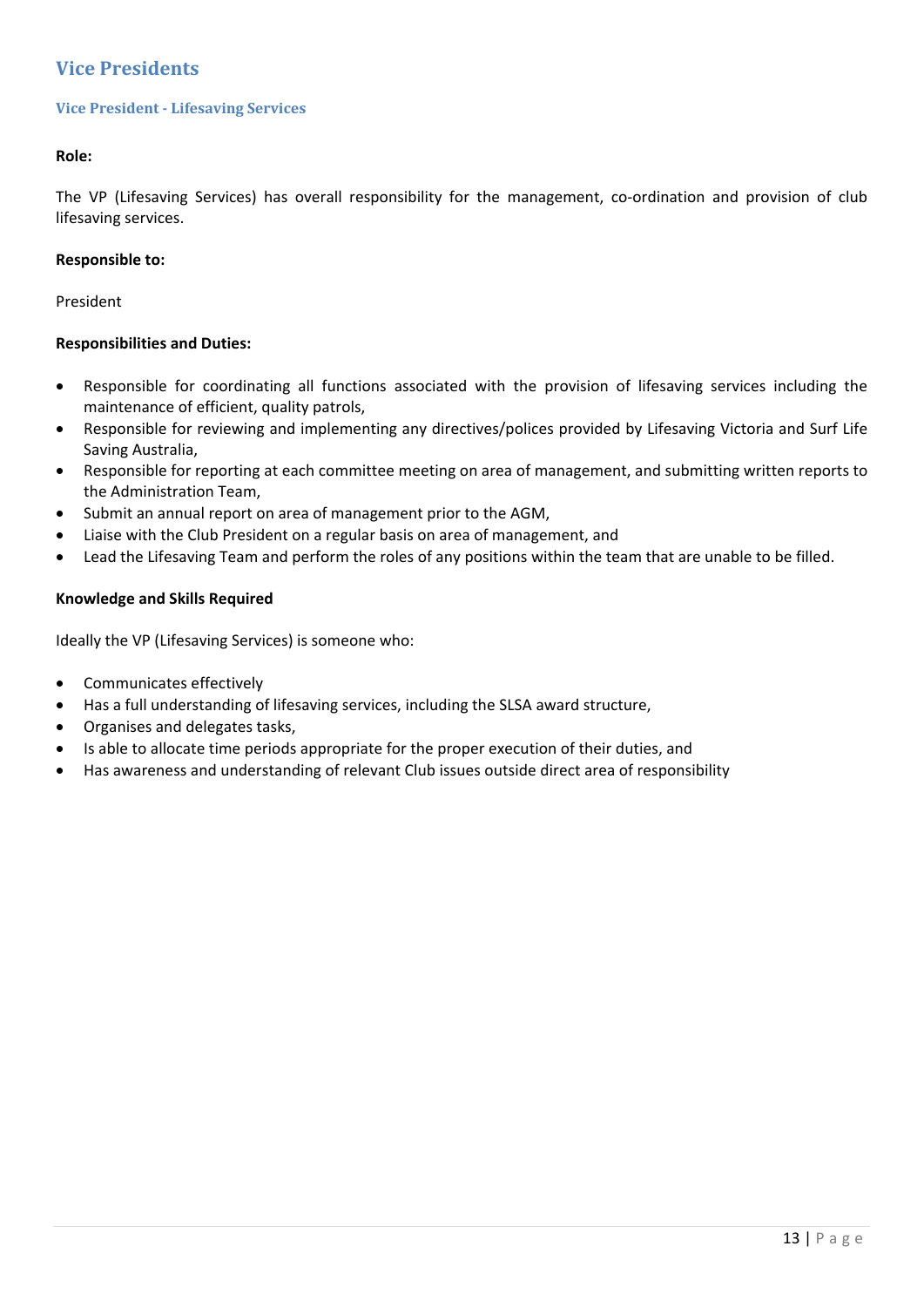#### **Vice President - Administration**

# **Role:**

The Vice President ‐ Administration has overall responsibility for all the administrative functions of the club.

#### **Responsible to:**

President

# **Responsibilities and Duties:**

- Responsible for coordinating all functions associated with the provision of administrative services,
- Responsible for reviewing and implementing any directives/polices provided by Lifesaving Victoria and Surf Life Saving Australia that relate to administration,
- Responsible for reporting at each committee meeting on area of management, and submitting a written report,
- Responsible for managing the Administration Team and performing the roles of any positions within this team that are unable to be filled,
- Liaise with the Club President on a regular basis on area of management,
- Submit and annual report on area of management prior to the AGM,
- Responsible for the development of an induction kit, membership satisfaction survey and exit survey,
- Responsible for maintaining membership details,
- Organize and coordinate annual member registration days,
- Act as a mentor for all new committee members in the performance of their roles, and provide advice in relation to governance and protocol matters.

#### **Knowledge and Skills Required**

Ideally the Vice President ‐ Administration is someone who:

- Communicates effectively,
- Thinks clearly and positively,
- Maintains confidentiality in relevant matters,
- Manages and supervises others,
- Organises and delegates tasks,
- Is able to allocate time periods appropriate for the proper execution of their duties, and
- Has awareness and understanding of relevant Club issues outside direct area of responsibility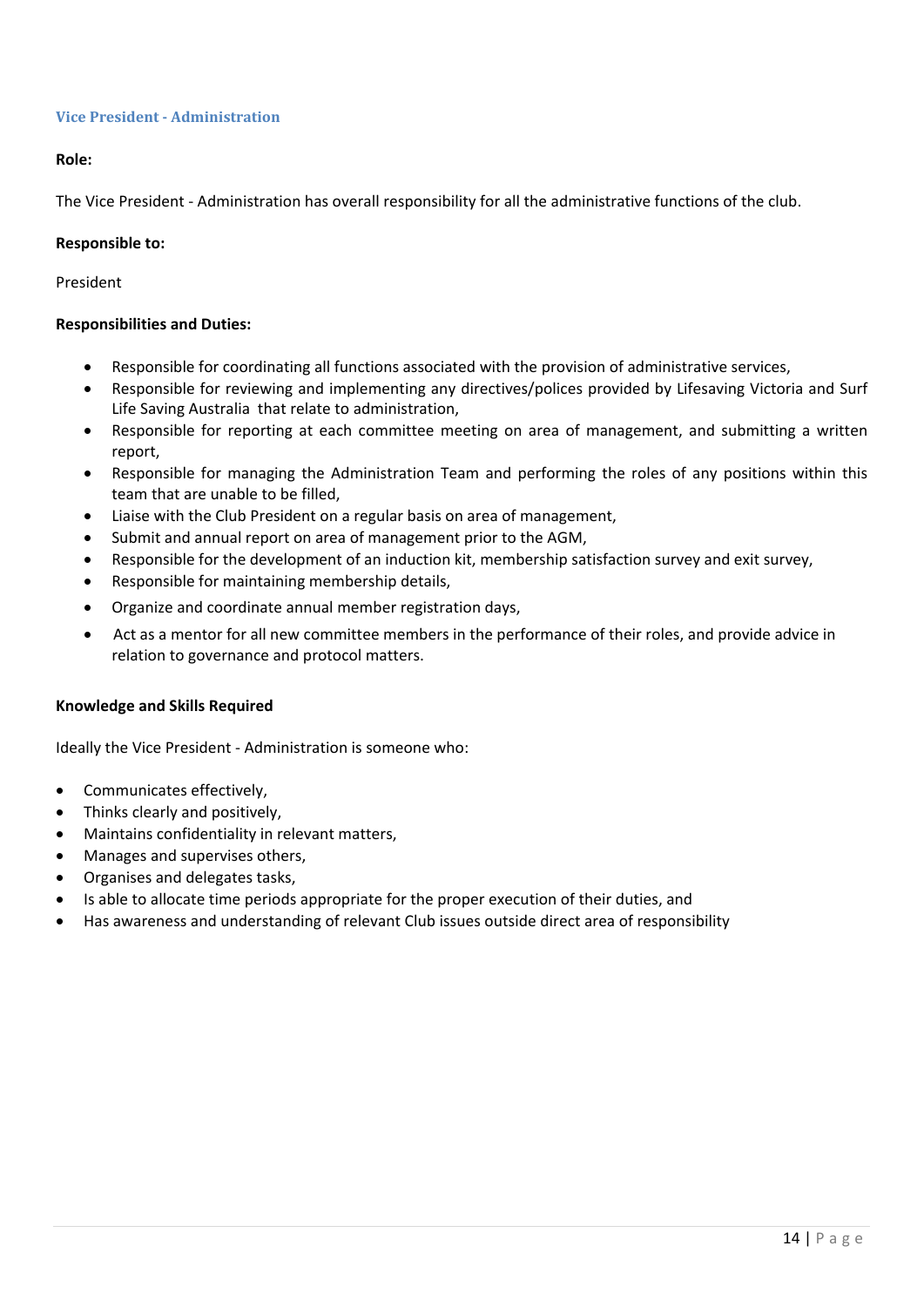# **Role:**

The Vice President ‐ Youth & Leadership Development has overall responsibility for the club's junior development.

#### **Responsible to:**

President

# **Responsibilities and Duties:**

- Responsible for coordinating all functions associated with the provision of training and development of junior members,
- Responsible for reviewing and implementing any directives/polices for junior/youth development provided by LSV and SLSA,
- Responsible for organising relevant award training,
- Responsible for reporting at each committee meeting on area of management, and submitting written reports to the Administration Team,
- Submit and annual report on area of management prior to the AGM,
- Liaise with the Club President on a regular basis on area of management, and
- Responsible for managing the Junior Development Team and performing the roles of any positions within this team that are unable to be filled.

# **Knowledge and Skills Required**

Ideally the Vice President ‐ Youth & Leadership Development is someone who:

- Communicates effectively,
- Ability to learn the award and training requirements,
- Manages and supervises others,
- Organises and delegates tasks,
- Is able to allocate time periods appropriate for the proper execution of their duties, and
- Has awareness and understanding of relevant Club issues outside direct area of responsibility.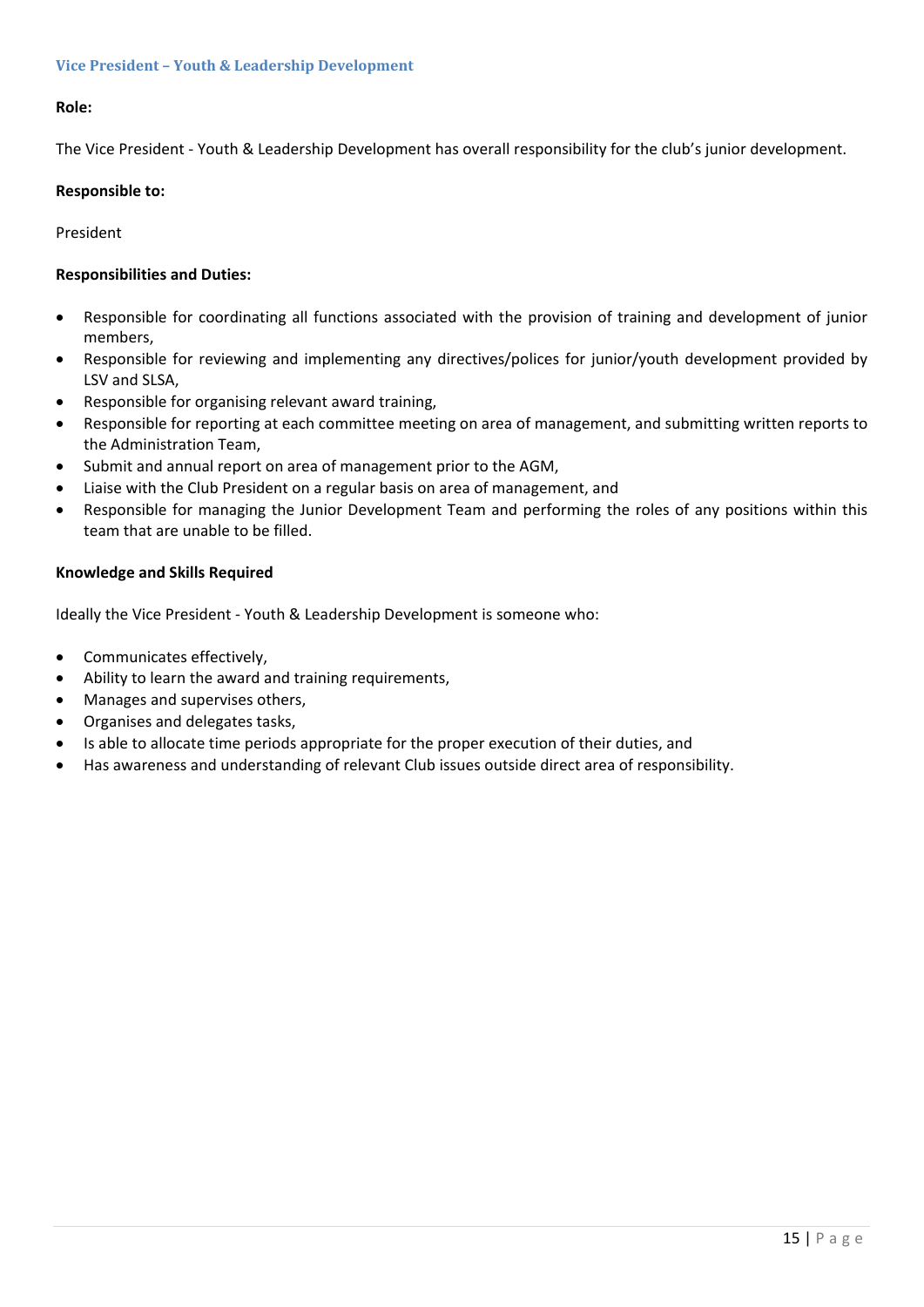# **Vice President ‐Training & Assessment**

# **Role:**

The VP (Training & Assessment) has overall responsibility for the clubs training and assessment services.

#### **Responsible to:**

#### President

#### **Responsibilities and Duties:**

- Responsible for providing training services and therefore assessment to Fairhaven members,
- Responsible for reviewing and implementing any directives/polices provided by Lifesaving Victoria and Surf Life Saving Australia,
- Responsible for reporting at each committee meeting on area of management, and submitting written reports to the Administration Team,
- Submit an annual report on area of management prior to the AGM,
- Liaise with the Club President and committee on a regular basis on area of management,
- Responsible for managing the Training & Assessment Team and performing the roles of any positions within this team that are unable to be filled, and
- Liaise with the VP (Lifesaving Services) to ensure patrols have members with the necessary qualifications and identify any gaps in patrol awards.

#### **Knowledge and Skills Required**

Ideally the VP (Training & Assessment) is someone who:

- Communicates effectively,
- Has a full understanding of all training courses and their implementation,
- Organises and delegates tasks,
- Is able to allocate time periods appropriate for the proper execution of their duties, and
- Has awareness and understanding of relevant Club issues outside direct area of responsibility.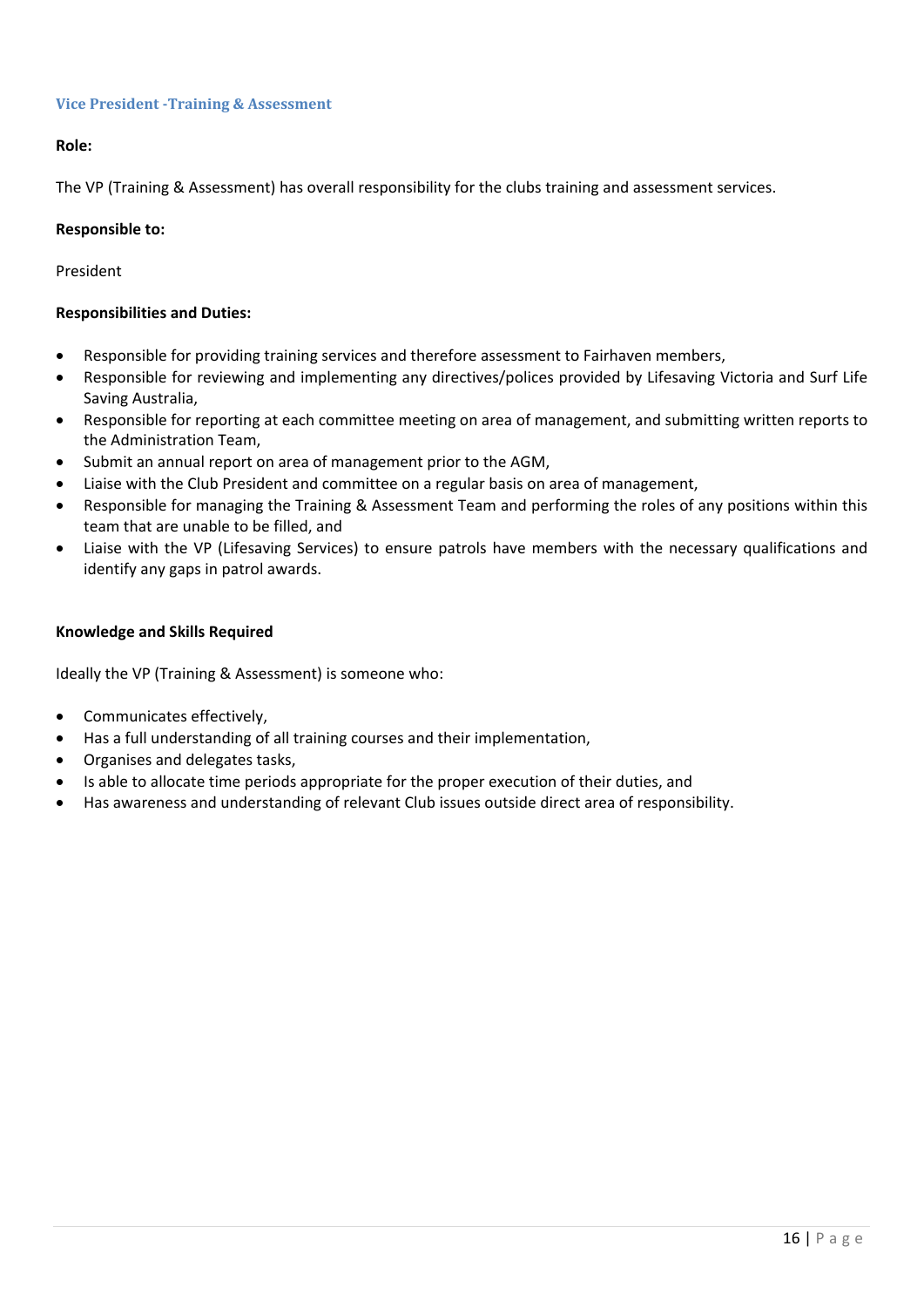#### **Vice President – Sport**

#### **Role:**

The Vice President Sport has overall responsibility for the clubs sporting services

#### **Responsible to:**

President

#### **Responsibilities and Duties:**

- To offer diverse sport & recreational pathways to members of all abilities & all ages,
- To increase the grassroots participation in sport & recreational activities,
- To enhance the health & fitness of our members,
- To foster development of our surf sports teams and athletes,
- To invest in sporting pathways to ensure sustained participation,
- Responsible for coordinating all functions associated with the provision of club competition services,
- Responsible for overall presentation of competitive teams to carnivals and other such organized competitions,
- Responsible for reviewing and implementing any directives/polices provided by state centre and national council,
- Responsible for organising club members to attend and compete for the club at carnivals and other such organised competitions,
- Responsible for reporting at each committee meeting on area of management, and submitting written reports to the Administration Team,
- Submit an annual report on area of management prior to the AGM,
- Liaise with the Club President on a regular basis on area of management, and
- Responsible for managing the Competition Team and performing the roles of any positions within this team that are unable to be filled.

#### **Knowledge and Skills Required**

Ideally the VP (Sport) is someone who:

- Communicates effectively,
- Has a full understanding of the sport including competition regulations and rules,
- Organises and delegates tasks,
- Manages time periods appropriate for the proper execution of their duties, and
- Has awareness and understanding of relevant club issues outside direct area of responsibility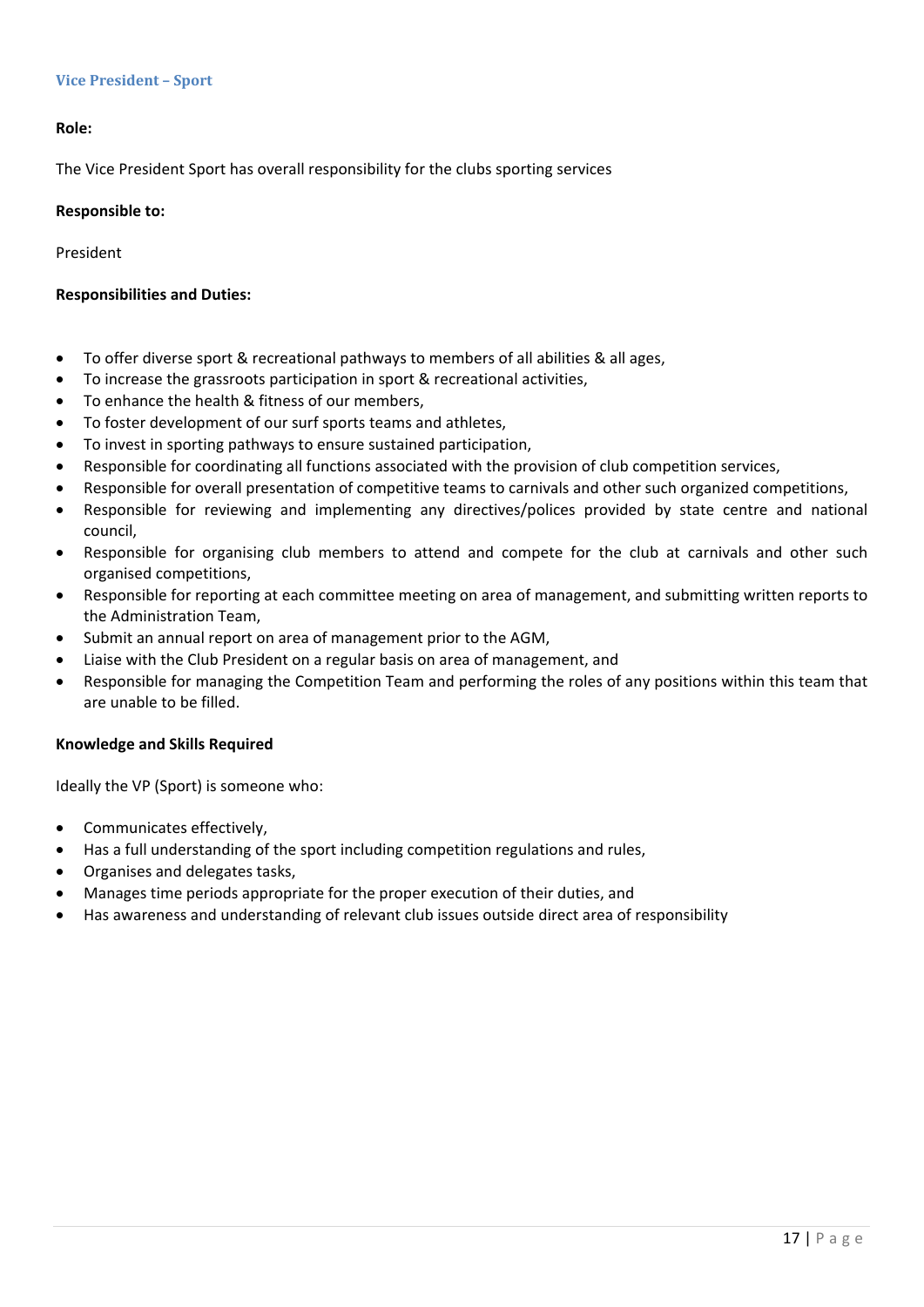# **Vice President** - **Facilities**

# **Role:**

The Vice President Facilities has overall responsibility for all the club's facilities.

#### **Responsible to:**

President

#### **Responsibilities and Duties:**

- Responsible for the maintenance and upgrade of club facilities, including the new clubhouse, the bunk house, boat shed and training centre/gym,
- Responsible for overseeing the management of social functions,
- Submit a report on area of management prior to the AGM,
- Liaise with the Club President on a regular basis on area of management,
- Responsible for managing the Facilities Team and performing the roles of any positions within this team that are unable to be filled,
- Review and implement any directives provided OH&S and other regulatory requirements by Lifesaving Victoria and Surf Life Saving Australia or other regulatory body,
- Provide Club Executive with regular updates regarding the operation of club facilities,
- Communicate with local authorities as required in relation to all matters relating to facility management and operation,
- Monitor and manage the clubs liquor licensing obligations, and
- Manage the reporting positions including the establishment of communication and reporting procedures to ensure that each function is carried out effectively.

#### **Knowledge and Skills Required**

Ideally the VP (Facilities) is someone who:

- Communicates effectively,
- Organises and delegates tasks,
- Has experience in provision of building and maintenance services,
- Is able to allocate time periods appropriate for the proper execution of their duties, and
- Has awareness and understanding of relevant club issues outside direct area of responsibility.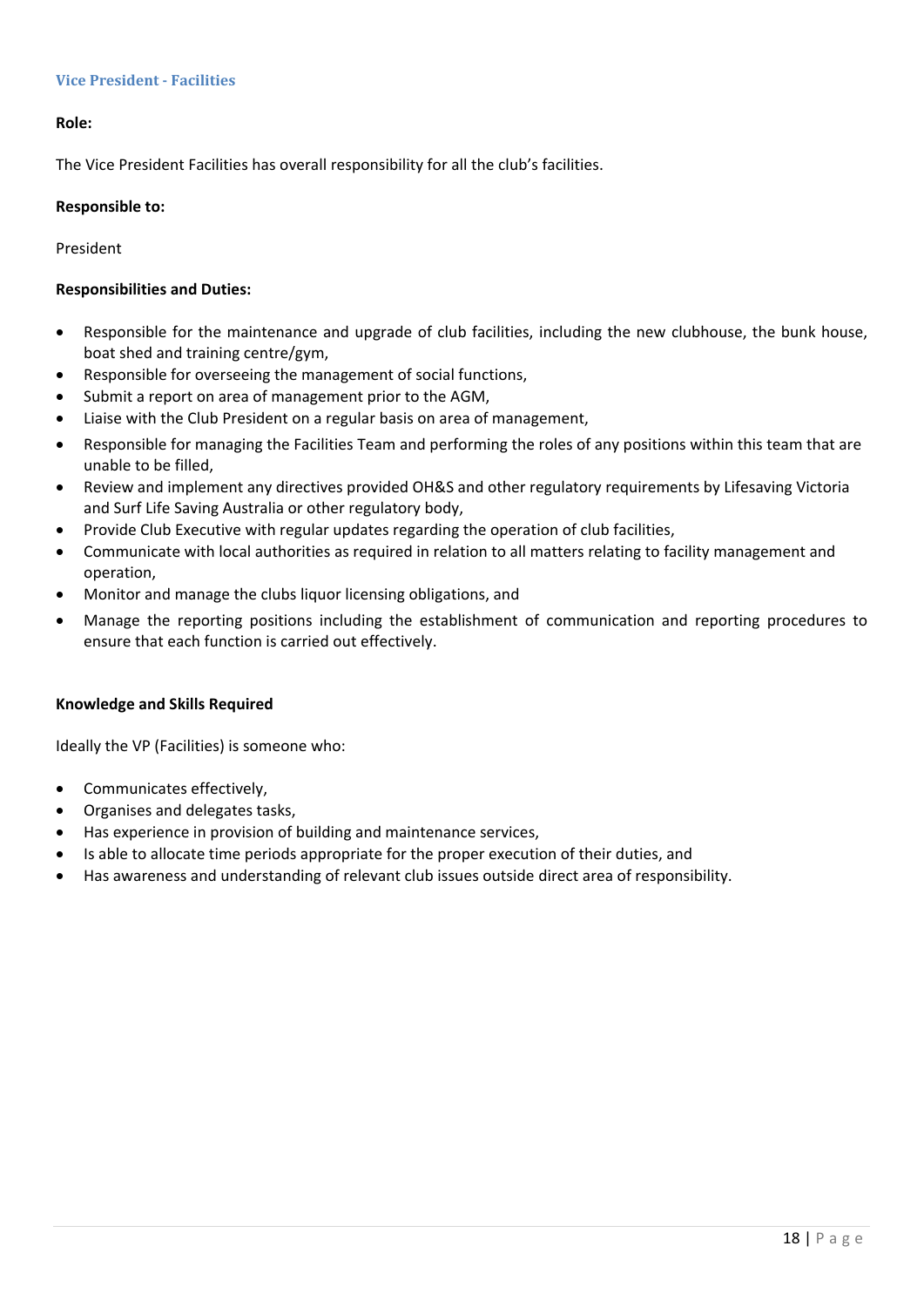# **Lifesaving Team**

# **Club Vice‐Captain**

#### **Role:**

The Club Vice-Captain is responsible for supporting the Club Captain.

#### **Responsible to:**

VP (Lifesaving Services)

# **Responsibilities and Duties:**

- Assist the Club Captain in the coordination of all functions associated with the provision of lifesaving services including the maintenance of efficient, quality patrols, including maintain patrol teams and entering of patrol hours on Surfguard,
- Assist the Club Captain in reviewing and implementing any directives/polices provided by LSV and SLSA, and
- Fulfil the duties of the Club Captain in their absence and display a willingness to develop and learn the role of Club Captain.

#### **Knowledge and Skills Required**

Ideally the Club Vice‐Captain is someone who:

- Communicates effectively,
- Has a full understanding of lifesaving services, including award structure,
- Organises and delegates tasks, and
- Is able to allocate time periods appropriate for the proper execution of their duties.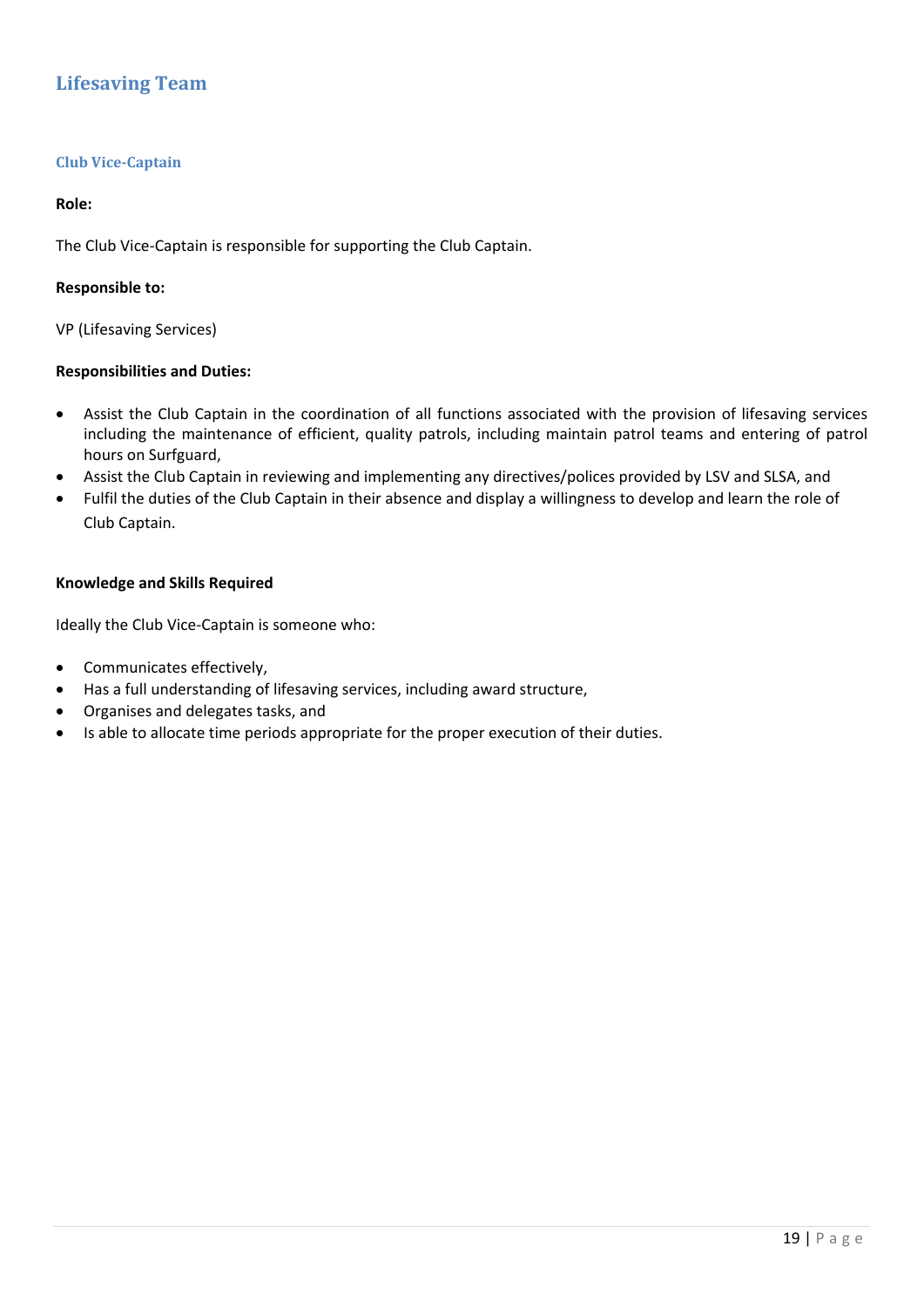# **Junior Club Captain**

# **Role:**

The Junior Club Captain will help coordinate all club junior and cadet activities.

#### **Responsible to:**

VP (Lifesaving Services)

# **Responsibilities and Duties:**

- Coordination of all functions associated with junior activities including cadets,
- Foster and promote a message of inclusion for participation by all children,
- Ensure all junior and cadet activities are conducted in a healthy and safe environment and all necessary safety standards are complied with,
- Ensure that all participants have completed membership forms and are currently financial, and
- Actively encourage and foster parental involvement in junior and cadet activities.

# **Knowledge and Skills Required**

Ideally the Junior Club Captain is someone who:

- Is able to organise and delegate tasks,
- Has sound knowledge of current legislation with regards to participation in junior activities,
- Possesses an understanding of and commitment to the promotion of a healthy and safe environment for youth participation in lifesaving, and
- Is able to allocate time periods appropriate for the proper execution of their duties.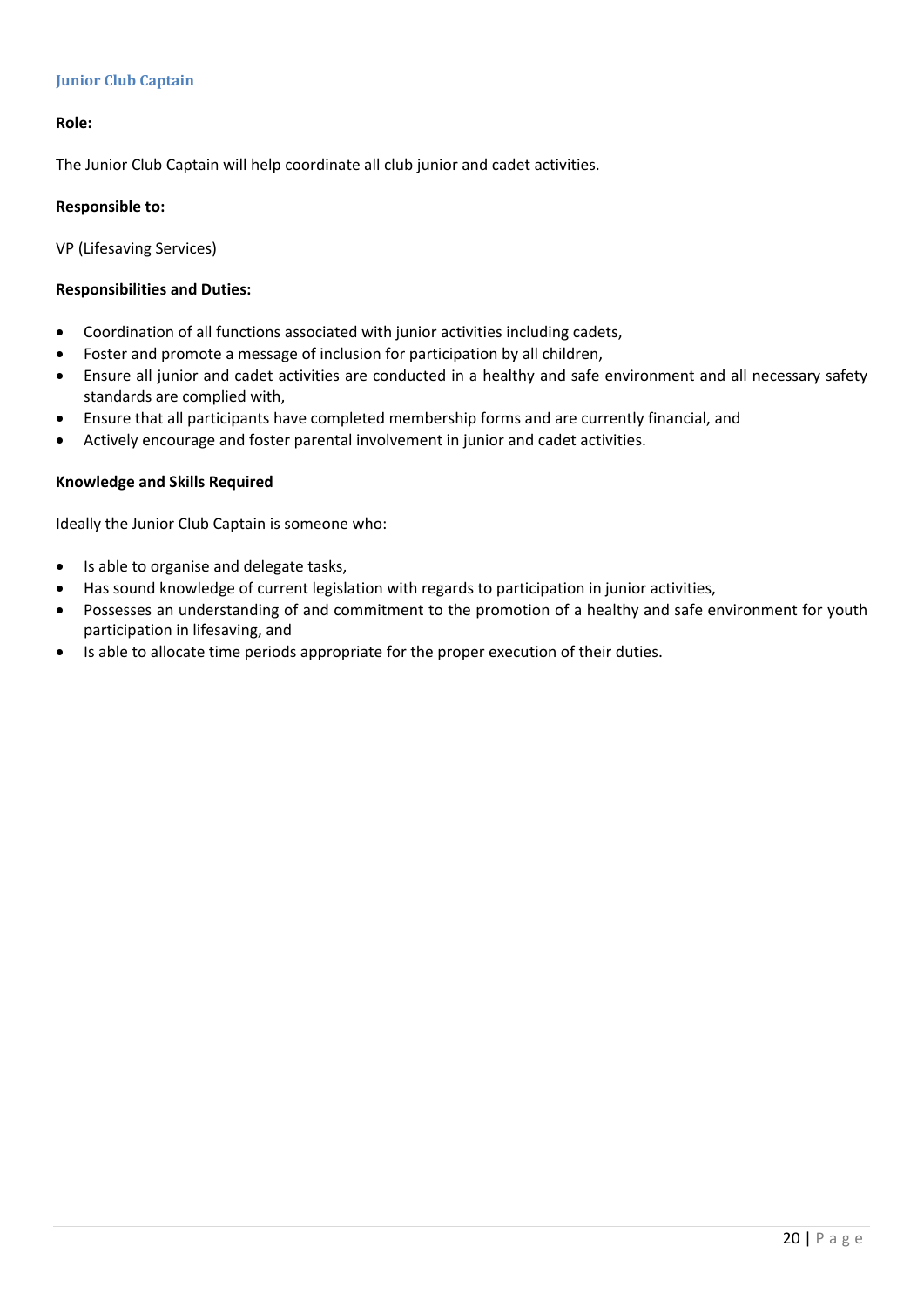# **IRB Captain**

# **Role:**

The IRB Captain has overall responsibility for the provision of power craft services for the club.

#### **Responsible to:**

VP (Lifesaving Services)

#### **Responsibilities and Duties:**

- Responsible for the correct use and care of all power craft equipment,
- Organise and schedule training and examination of power craft awards in conjunction with the Chief Instructor,
- Maintain a register of power craft awards,
- Ensure that the correct procedures and regulations governing power craft usage are adhered to at all times,
- Ensure that only suitably qualified patrolling members are in charge of power craft at all times,
- Advise VP (Lifesaving Services) of any misconduct on and/or misuse of power craft immediately it occurs, and
- Advise Gear Steward of any repairs to equipment immediately it is damaged.

#### **Knowledge and Skills Required**

Ideally the IRB Captain is someone who:

- Must possess the relevant power craft awards (e.g. IRB, PWC)
- Has a sound knowledge of OH&S regulations governing the storage and handling of IRBs, motors and fuel,
- Possesses knowledge and/or experience in the coaching of IRB drivers and crews, and
- Is able to allocate time periods appropriate for the proper execution of their duties.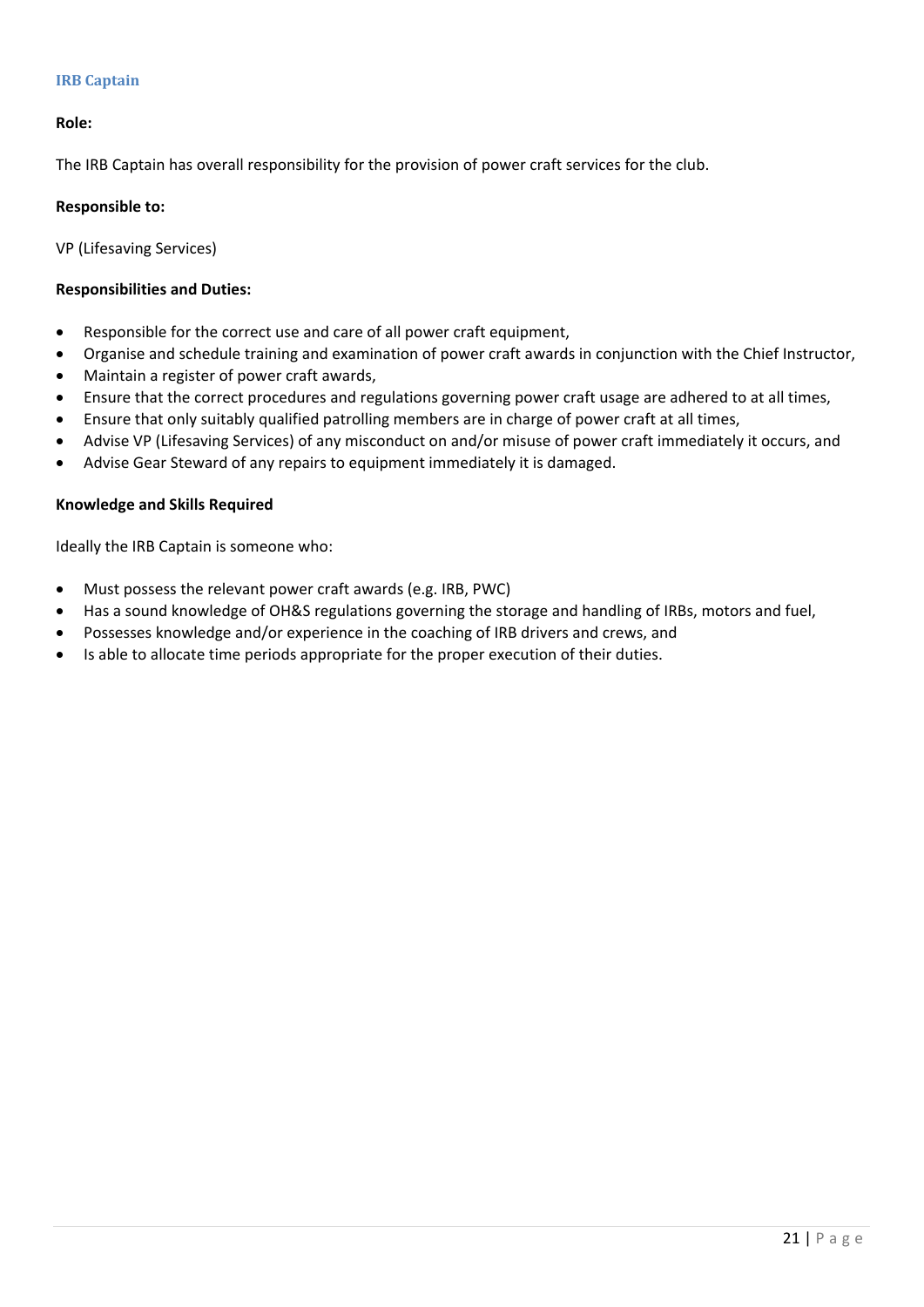# **Radio Officer**

# **Role:**

The Radio Officer has overall responsibility for the provision of reliable radio communication services within the club.

#### **Responsible to:**

VP (Lifesaving Services)

# **Responsibilities and Duties:**

- Responsible for the maintenance and care of all the club's radio equipment,
- Organise and schedule training and examination of radio awards in conjunction with the Chief Instructor,
- Maintain a register of radio awards,
- Ensure all patrolling club members are familiar with the procedures of radio operations, including logging on and off command procedures, and
- Advise Gear Steward of any repairs to equipment immediately it is damaged.

# **Knowledge and Skills Required**

Ideally the Radio Officer is someone who:

- Must possess a current radio award,
- Is able to communicate effectively, and
- Is able to allocate time periods appropriate for the proper execution of their duties.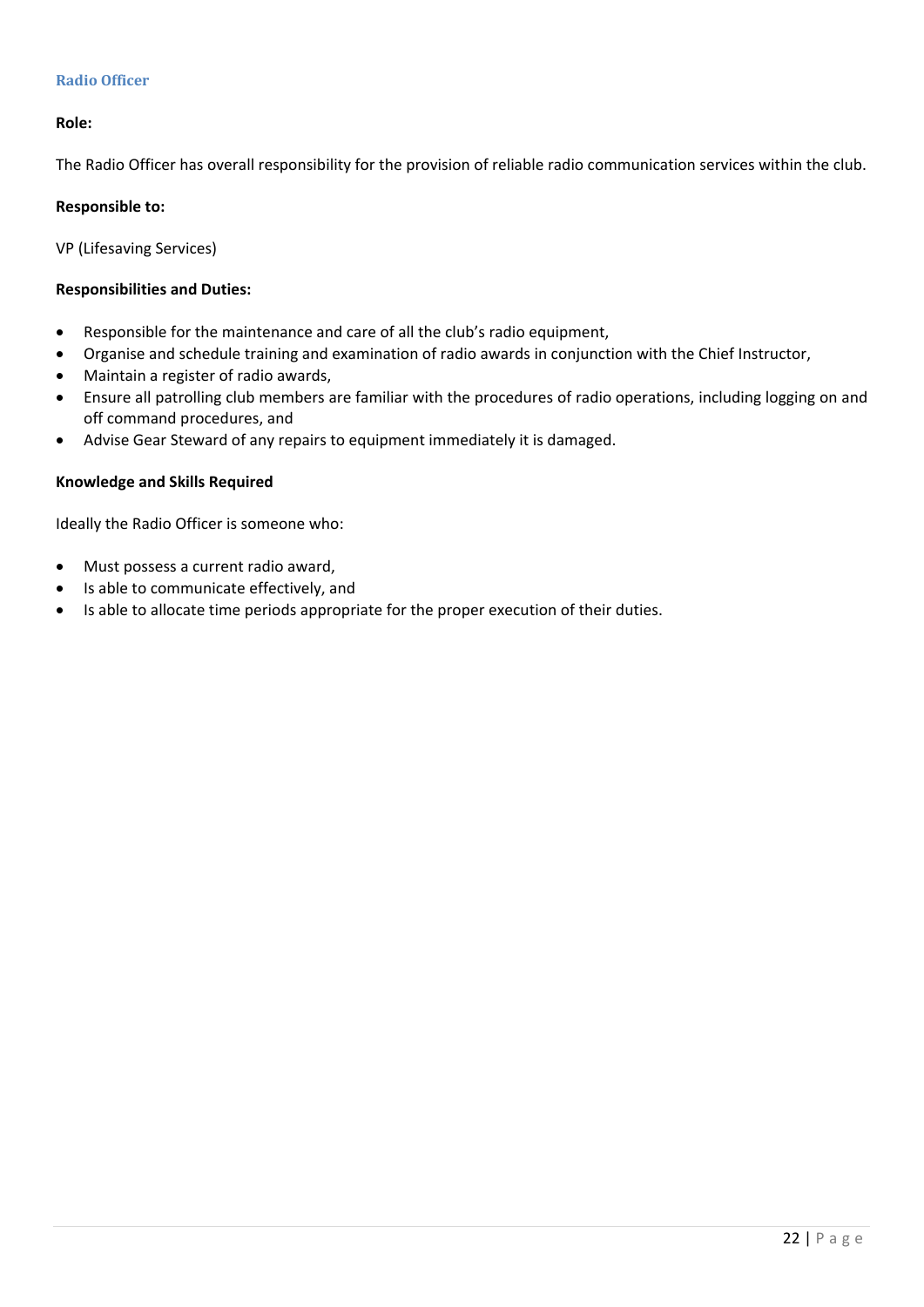# **First Aid Officer**

# **Role:**

The First Aid Officer has overall responsibility for the provision of first aid services within the club.

#### **Responsible to:**

VP (Lifesaving Services)

#### **Responsibilities and Duties:**

- Is responsible for maintaining adequate stocks of LSV/SLSA approved first aid material and equipment
- Is responsible for maintaining the first aid room in a clean and orderly condition
- Is responsible for ensuring that all first aid equipment is operational
- Organise and arrange instruction for first aid awards in conjunction with the Chief Instructor
- Is responsible for ensuring that a record of names and addresses of patients treated for first aid is maintained
- Advise Gear Steward of any repairs to equipment immediately it is damaged

#### **Knowledge and Skills Required**

Ideally the First Aid Officer is someone who:

- Must possess a current first aid award,
- Maintains current knowledge of first aid practices as adopted by the club's parent association, and
- Is able to allocate time periods appropriate for the proper execution of their duties.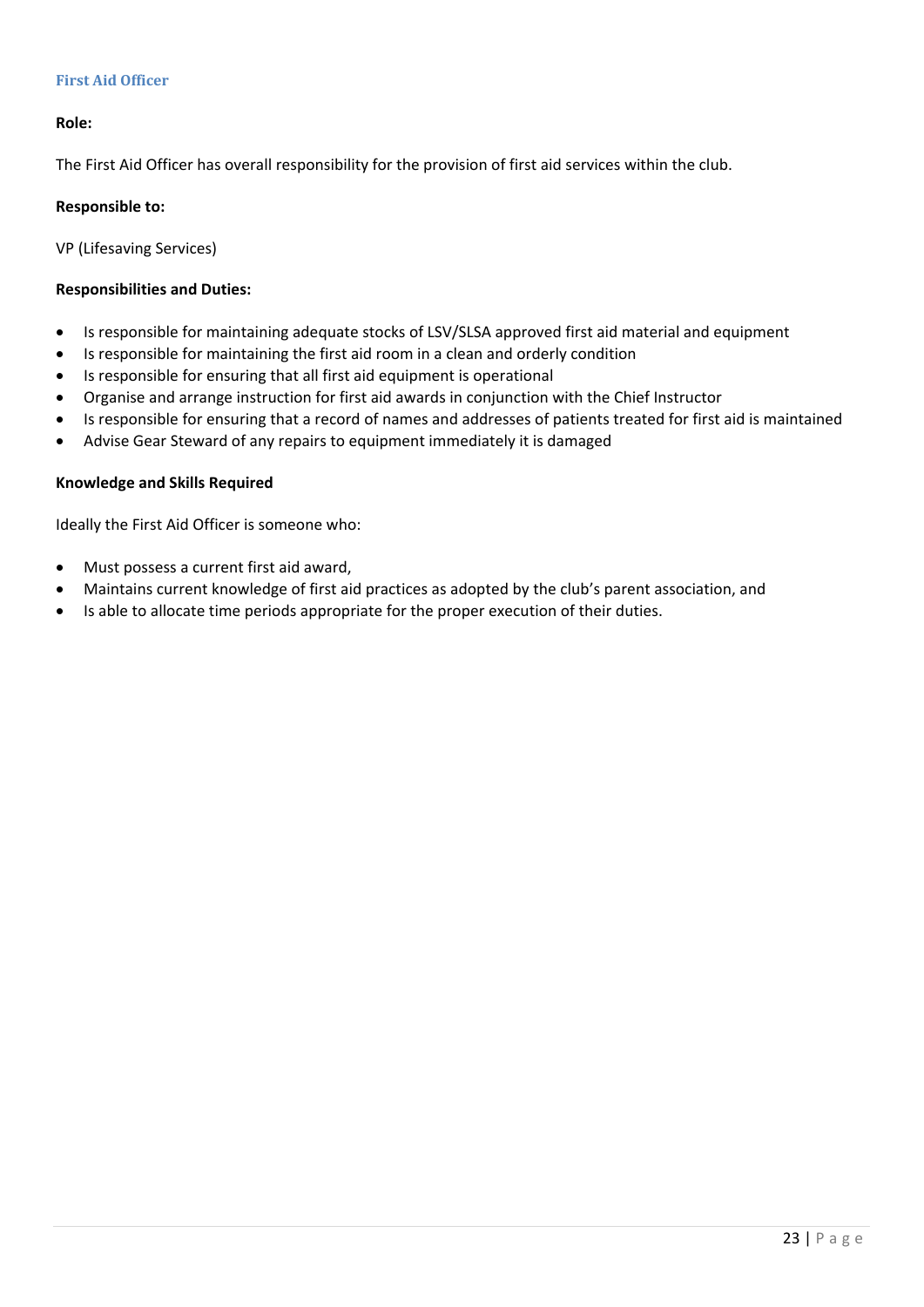# **Gear Steward**

# **Role:**

The Gear Steward has overall responsibility for the purchase, replacement and repair of the club's patrol equipment.

# **Responsible to:**

VP (Lifesaving Services)

# **Responsibilities and Duties**:

•Responsible for maintaining the patrol equipment to LSV and/or SLSA (whichever is higher) approved standards, •Responsible for developing and maintaining a changeover timetable and repair schedule for patrol equipment, •Provide a budget, in consultation with other Lifesaving Team members, to the VP (Lifesaving Services) for the purchase, replacement and repair of all patrolling equipment,

•Maintain a register of all patrol equipment, including consumables, and

•Ensure that all safety regulations for the handling and storage of equipment and consumables are met and that all members are aware of such regulations.

# **Knowledge and Skills Required**

Ideally the Gear Steward is someone who:

- Possesses a knowledge of equipment storage and handling, as well as related safety regulations,
- Is able to organise and prepare budgets, and
- Is able to allocate regular time periods appropriate for the proper execution of their duties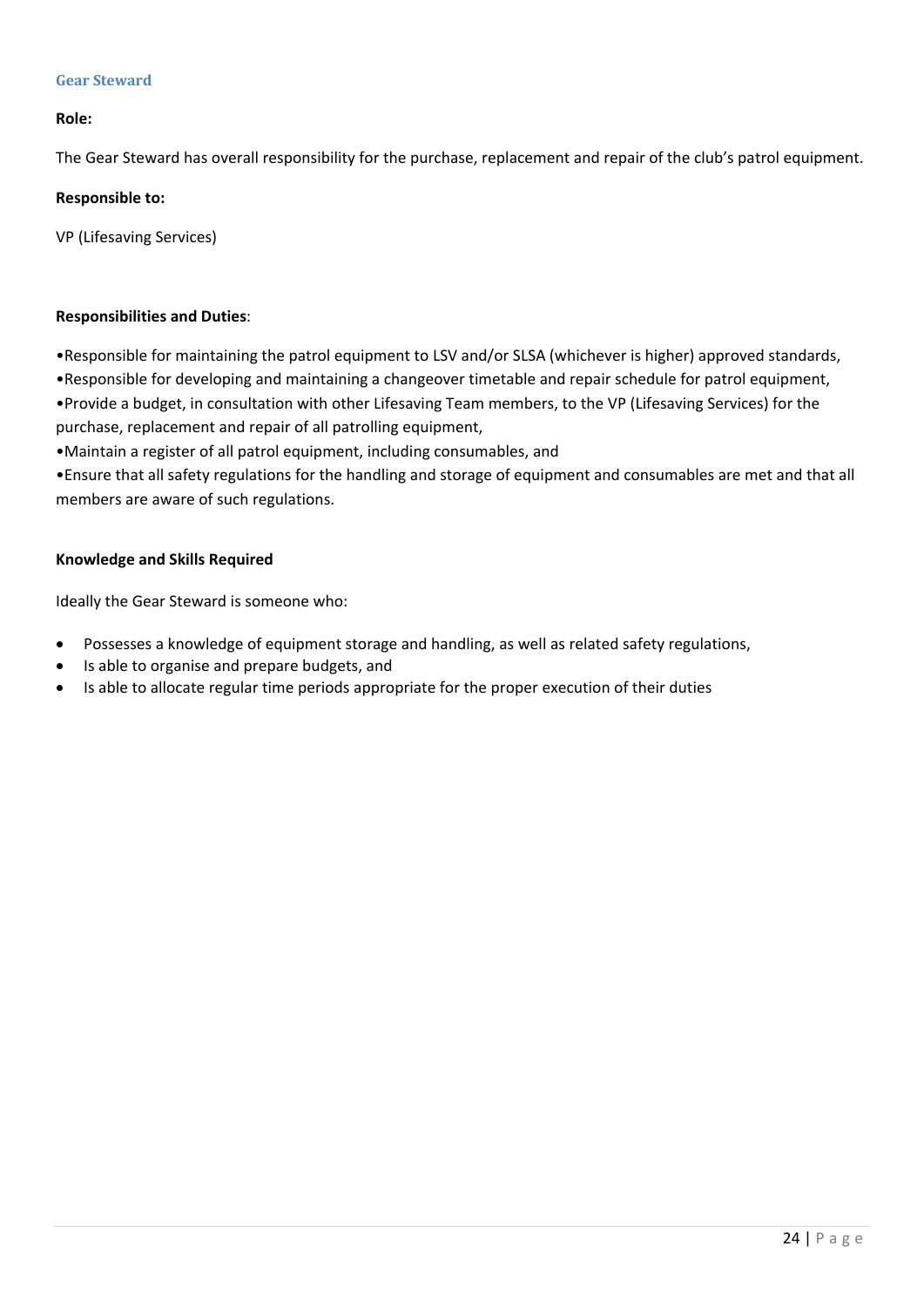# **Administration Team**

# **Registrar**

# **Role:**

The Registrar is responsible for the registration of club members and the return of official nomination forms

# **Responsible to:**

Vice President ‐ Administration

# **Responsibilities and Duties:**

- Responsible for maintaining a register of all members of the club, a key part of this being the updating of SurfGuard,
- Producing and distributing membership cards,
- Dealing with applications for membership, and
- Liaising with the Club Treasurer regarding the management of membership fees.

#### **Knowledge and Skills Required**

Ideally the Registrar is someone who:

- Has good organizational skills,
- Communicates effectively,
- Maintains confidentiality in relevant matters, and
- Is able to allocate time periods appropriate for the proper execution of their duties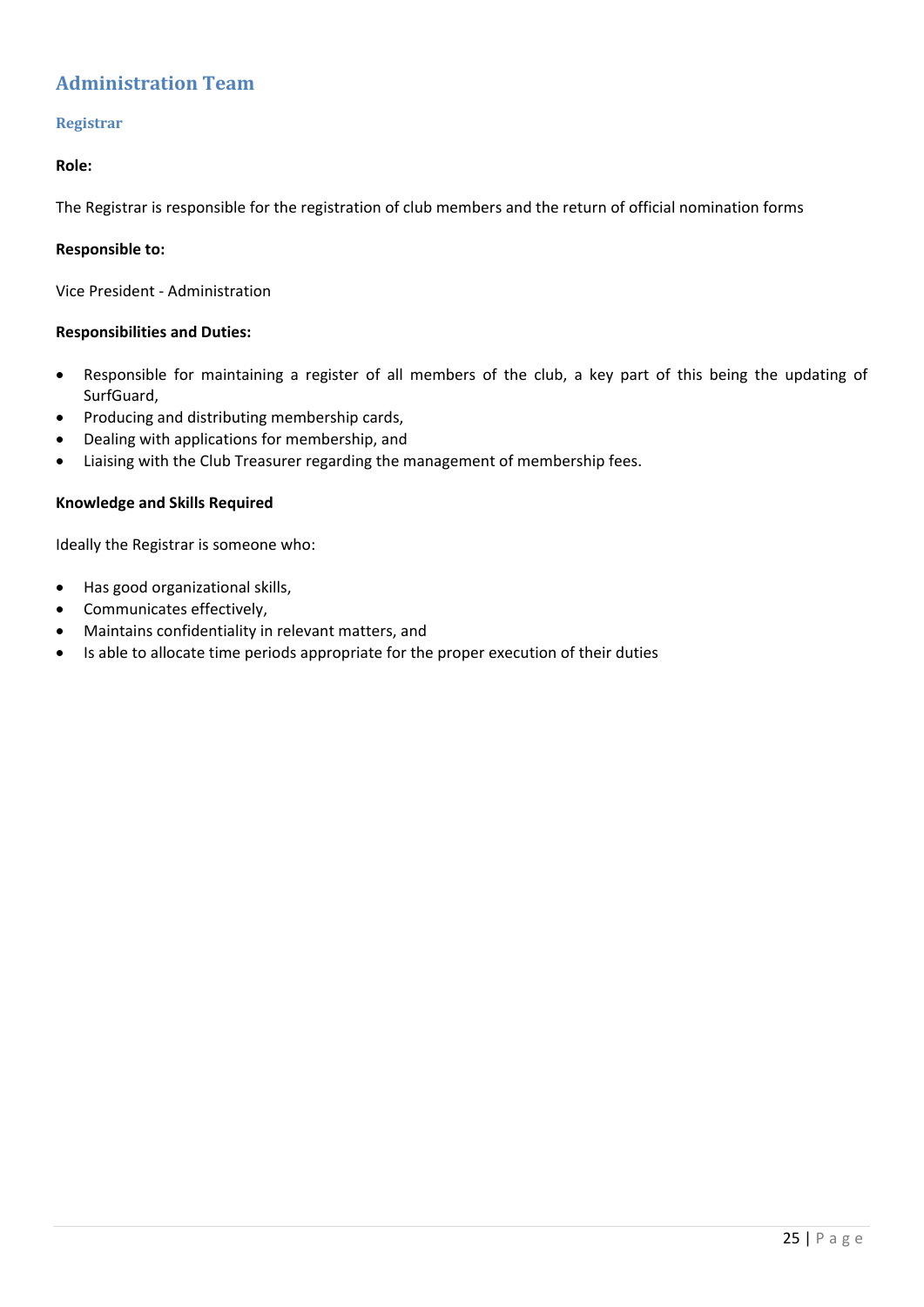# **Webmaster**

#### **Role:**

The Webmaster is responsible for maintaining the club website.

#### **Responsible to:**

Vice President ‐ Administration

#### **Responsibilities and Duties:**

- Maintain and update website content as instructed,
- Ensure that the web server, hardware and software are operating accurately, and
- Maintain hosting and domain registration.

# **Knowledge and Skills Required**

Ideally the Website Administrator is someone who:

- Possesses good communication and reporting skills,
- Has good organisational skills,
- Is well-versed in copy editing, HTML (hypertext markup language), scripting languages, graphic design, marketing, software quality assurance and technical writing, and
- Is able to allocate time periods for the preparation and publication of website content.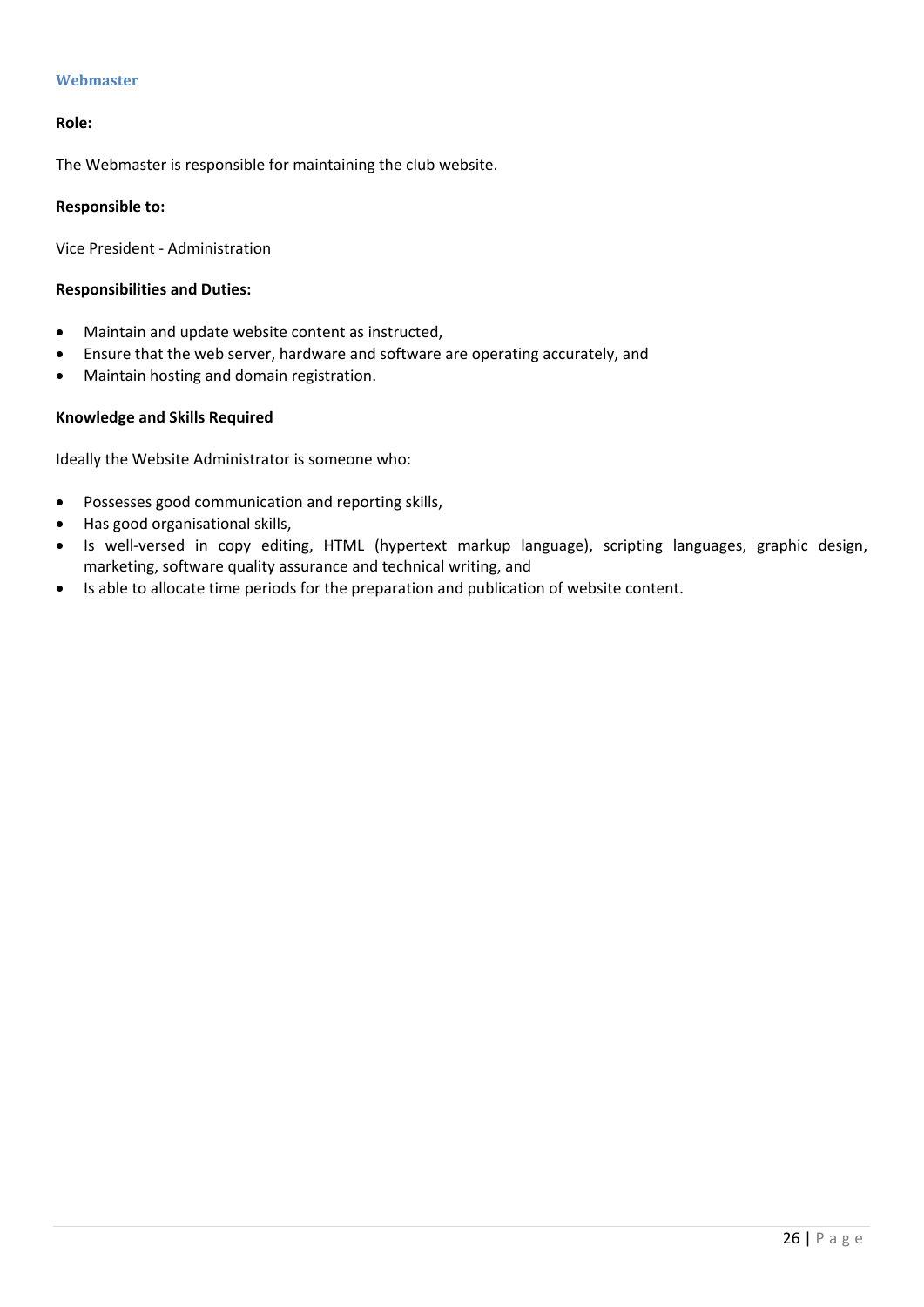# **Historian**

# **Role:**

The Historian is responsible for maintaining a historical record of the club.

#### **Responsible to:**

Vice President ‐ Administration

# **Responsibilities and Duties:**

- Responsible for keeping a record of the club, and its members, accomplishments and activities,
- Collection of items such as pictures and news clippings about the club and its members, and
- Maintain an archive of club articles and memorabilia.

# **Knowledge and Skills Required**

Ideally the Historian is someone who:

- Has the ability to gather, organise and deploy evidence, data and information; and familiarity with appropriate means of identifying, finding, retrieving, sorting and exchanging information,
- Possesses intellectual integrity and maturity, and
- Is able to allocate time periods appropriate for the proper execution of their duties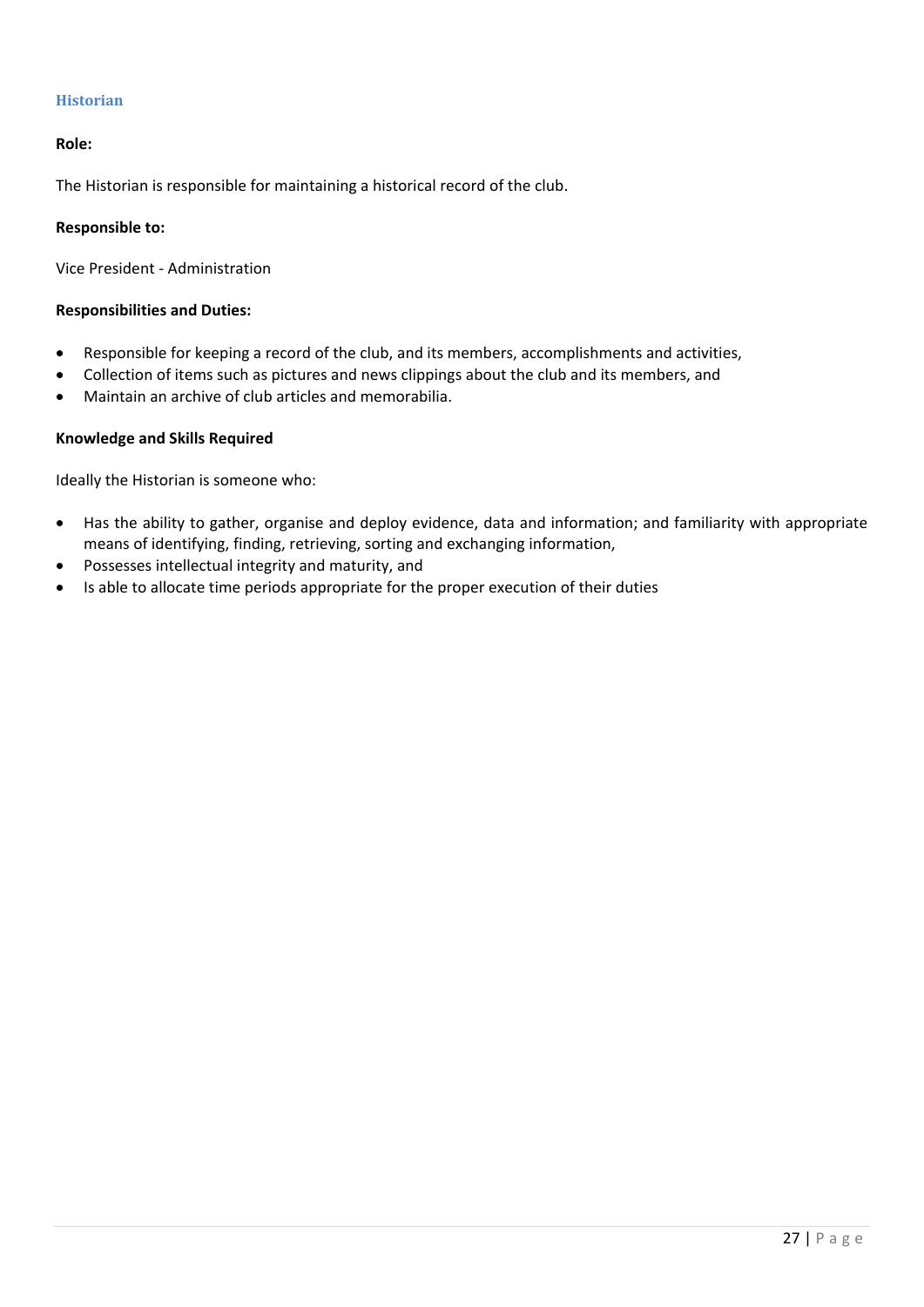# **Youth and Leadership Team**

# **Nipper Manager**

#### **Roles and Responsibilities:**

The Nipper Manager is responsible for the running of the nipper program.

# **Responsible to:**

Vice President ‐ Youth & Leadership Development

# **Responsibilities and Duties:**

- To deliver an aquatic/marine education program that will facilitate the transition of junior members into advanced lifesaving and competition activities,
- To conduct training sessions for nippers with an awareness of their skill levels, prevailing weather conditions and achievable outcomes in a safe and welcoming environment,
- Appoint and assist age managers to conduct nipper training,
- Build a knowledge of award requirements and up‐to‐date training techniques,
- Encourage all Nipper members to gain lifesaving skills and obtain further awards, and
- Review and actively promote youth development and leadership programs within the club.

# **Knowledge and Skills Required**

Ideally the Nipper Manager is someone who:

- Possesses a high degree of leadership skills,
- Possesses excellent communication skills,
- Is able to liaise with both nippers and parent groups,
- Is able to develop, plan and deliver training schedules and programs, and
- Is able to allocate time periods appropriate for the proper execution of their duties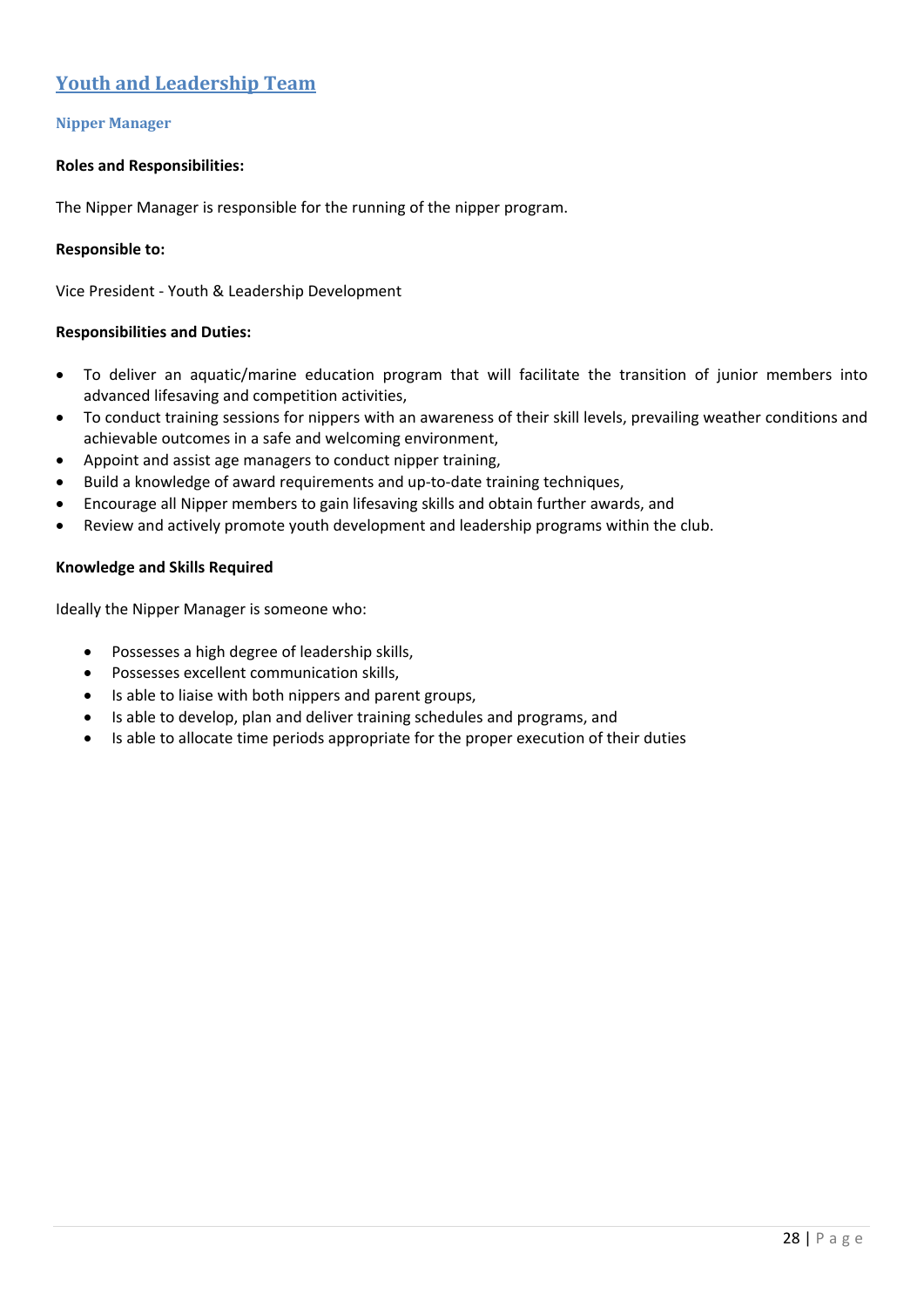# **Training and Assessment Team**

# **Chief Instructor(s)**

#### **Role:**

The Chief Instructor supports the VP (Training & Assessment) in all aspects of the clubs training and assessment services.

#### **Responsible to:**

VP (Training & Assessment)

#### **Responsibilities and Duties:**

- Responsible for the organisation and management of all training programs and ensuring high quality training is delivered to promote high standards of skills on patrol,
- Responsible for leading communication with members in relation to training & assessment,
- Responsible for reviewing and implementing any directives/polices provided by state centre and national council, in conjunction with the VP (T&A), for those directives /policies that relate to Training and assessment, and
- Responsible for managing the Training & Assessment Team, in conjunction with the VP (Training & Assessment)

#### **Knowledge and Skills Required**

Ideally the Chief Instructor is someone who:

- Communicates effectively,
- Has a full understanding of the SLSA award structure, associated training services and the requirements for their training and assessment,
- Organises and delegates tasks, and
- Is able to allocate time periods appropriate for the proper execution of their duties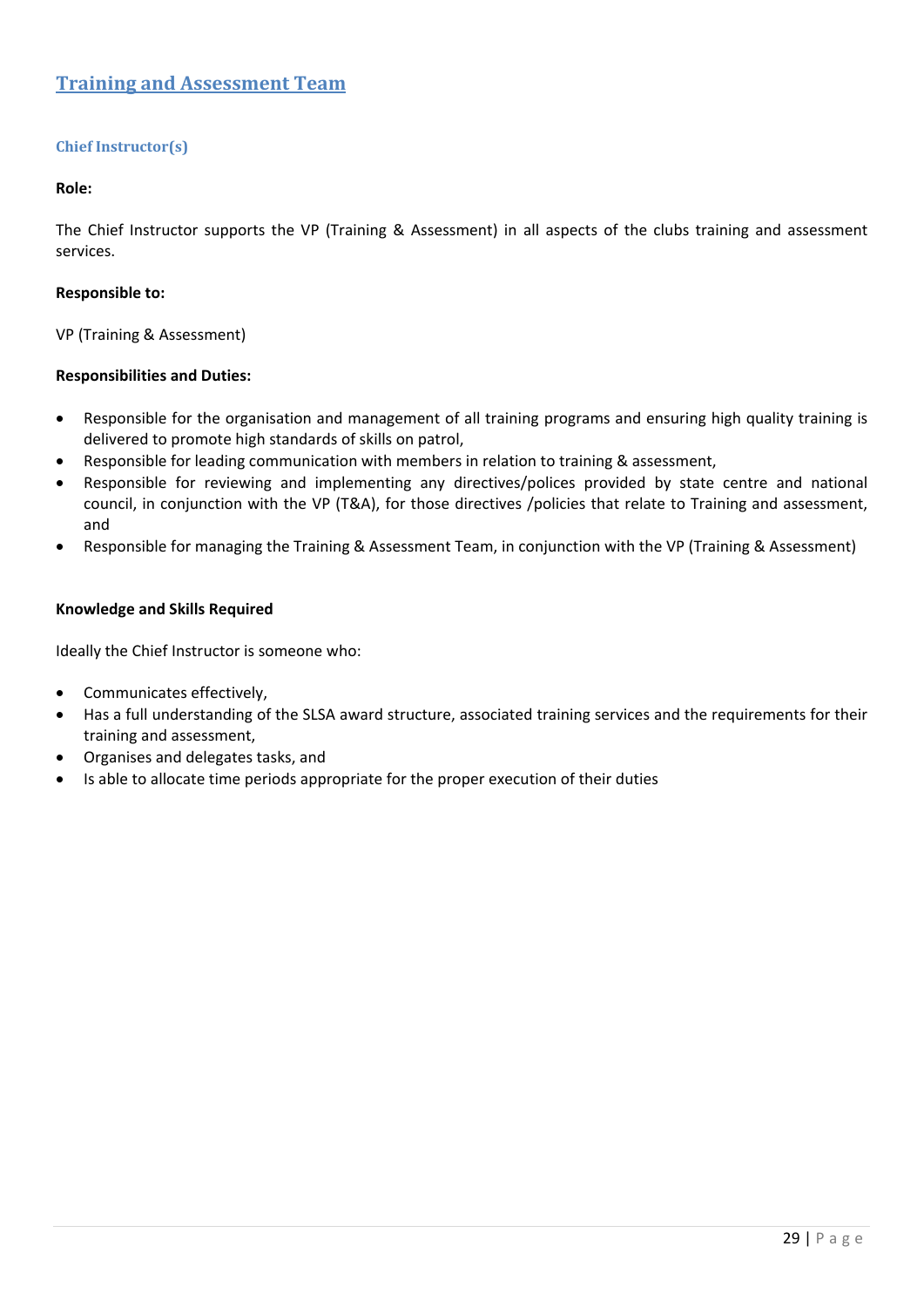#### **Role:**

The Chief Assessor supports the VP (Training & Assessment) in all aspects of the clubs training and assessment services.

#### **Responsible to:**

VP (Training & Assessment)

#### **Responsibilities and Duties:**

- Responsible for the organisation and management of all assessments, collaborating with trainers to ensure a high standard of training,
- Responsible for leading communication with members in relation to assessment,
- Responsible for leading communication with Trainers & Assessors from other clubs,
- Responsible for reviewing and implementing any directives/polices provided by state centre and national council, in conjunction with the VP (T&A) and Chief Instructor(s), for those directives /policies that relate to Training and assessment,
- Responsible for managing the Training & Assessment Team, in conjunction with the VP (Training & Assessment) & Chief Instructor(s),
- Responsible for coordinating club assessors, and assisting them in maintaining their own currency and developing further,
- Responsible for liaising with the Club Captain to organise skills maintenance sessions annually for members, and
- Responsible for liaising with external assessors to coordinate the exchange of assessors.

#### **Knowledge and Skills Required**

Ideally the Chief Assessor is someone who:

- Communicates effectively,
- Has a full understanding of training services, particularly of award and assessment structure,
- Able to operate with members from other clubs to establish the exchange of assessors,
- Organises and delegates tasks, and
- Is able to allocate time periods appropriate for the proper execution of their duties.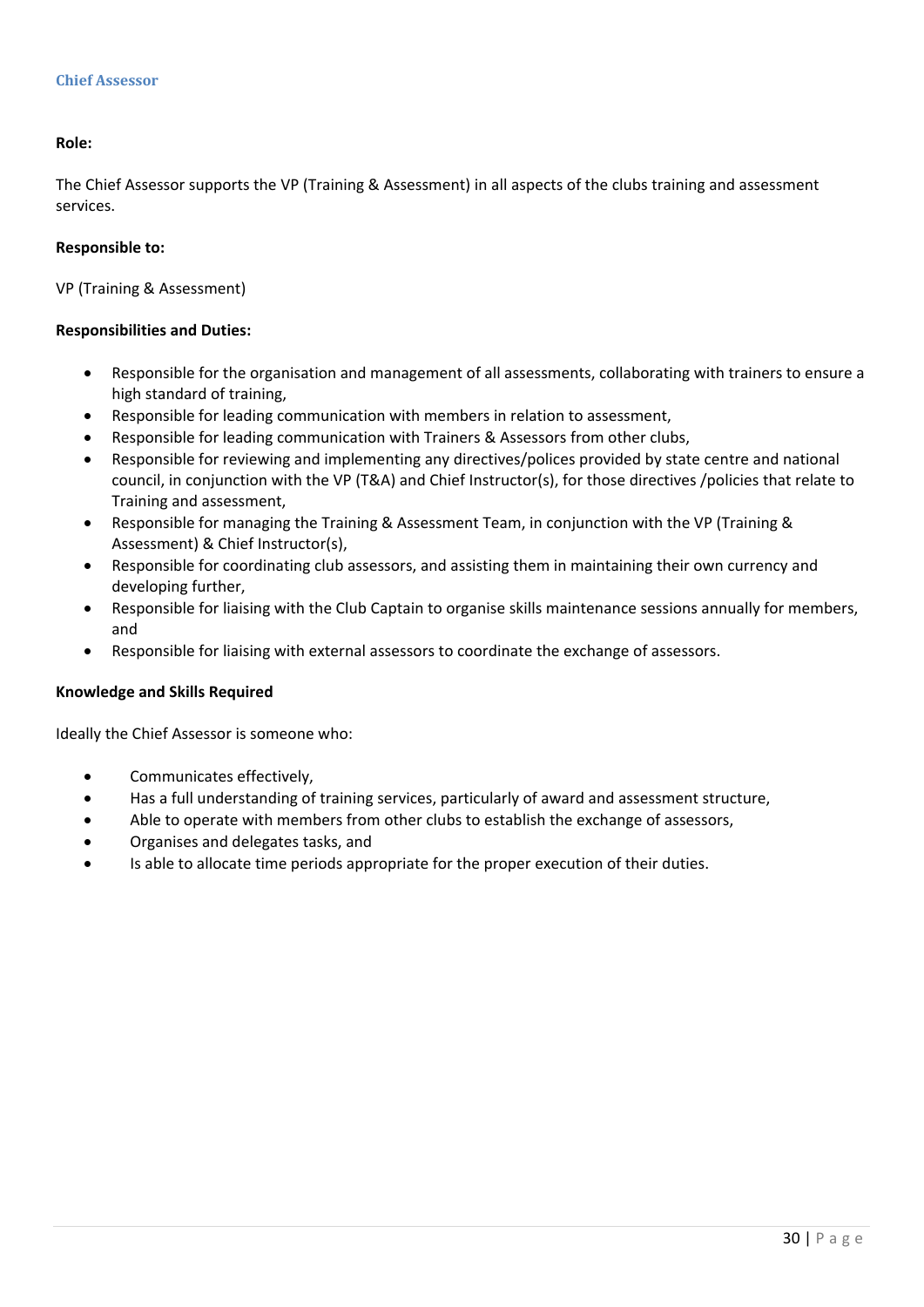# **Sports Team**

# **Board & Ski Captain**

#### **Role:**

The Board & Ski Captain will be responsible for the preparation and supervision of club participation in board and ski sport.

#### **Responsible to:**

VP (Sport)

# **Responsibilities and Duties:**

- Responsible for all the club's competition boards and skis and their current storage,
- Responsible for the housing of boards and skis belonging to members,
- In consultation with the VP (Sport), permit or prohibit the use of any club competition craft or gear,
- Assist in the selection and supervise the training of individuals and/or team board and ski competitors,
- In consultation with the Boat Captain be responsible for the transport to and from carnivals of club competition boards and skis,
- Maintain club competition boards and skis in a serviceable condition,
- Ensure regulations pertaining to competition involvement have been followed, in particular with regard to patrol hour obligations, and
- Coordinate the competition entries of club competitors in board and ski events at carnivals locally, state and nationally.

#### **Knowledge and Skills Required**

Ideally the Board & Ski Captain is someone who:

- Has a sound knowledge of OH&S regulations governing the storage and handling of boards and skis,
- Possesses knowledge and/or experience in coaching of board and ski paddlers for competition,
- Possesses knowledge of competition rules particularly related to board and ski events, and
- Is able to allocate time periods appropriate for the proper execution of their duties.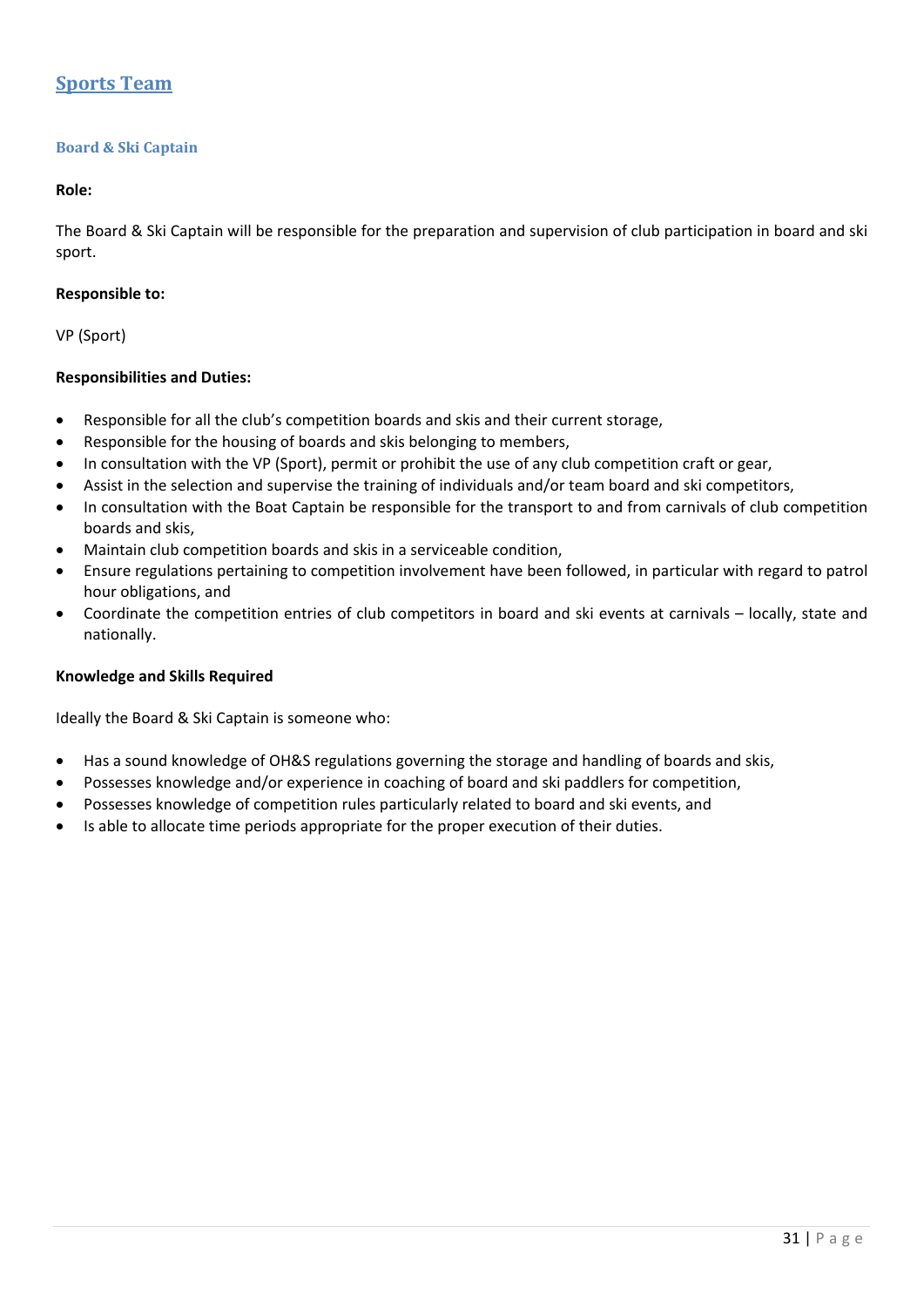# **Boat Captain**

# **Role:**

The Boat Captain will be responsible for the preparation and supervision of club participation in surf boat sport

#### **Responsible to:**

VP (sport)

# **Responsibilities and Duties:**

- Responsible for the care, maintenance and housing of surf boats and all associated gear,
- In consultation with the VP (sport), permit or prohibit the use of any club competition craft or gear,
- In consultation with the Board and Ski Captain be responsible for the transport to and from carnivals of club surf boats,
- Supervise and develop training programs for all surf boat crews in consultation with the VP (sport),
- Assist in the selection of boat competitors,
- Ensure regulations pertaining to competition involvement have been followed, in particular with regard to patrol hour obligations, and
- Coordinate the competition entries of club competitors in surf boat events at carnivals locally, state and nationally.

# **Knowledge and Skills Required**

Ideally the Boat Captain is someone who:

- Has a sound knowledge of OH&S regulations governing the storage and handling of surf boats,
- Possesses knowledge and/or experience in coaching of surf boat crews for competition,
- Possesses knowledge of competition rules particularly related to surf boat events, and
- Is able to allocate time periods appropriate for the proper execution of their duties.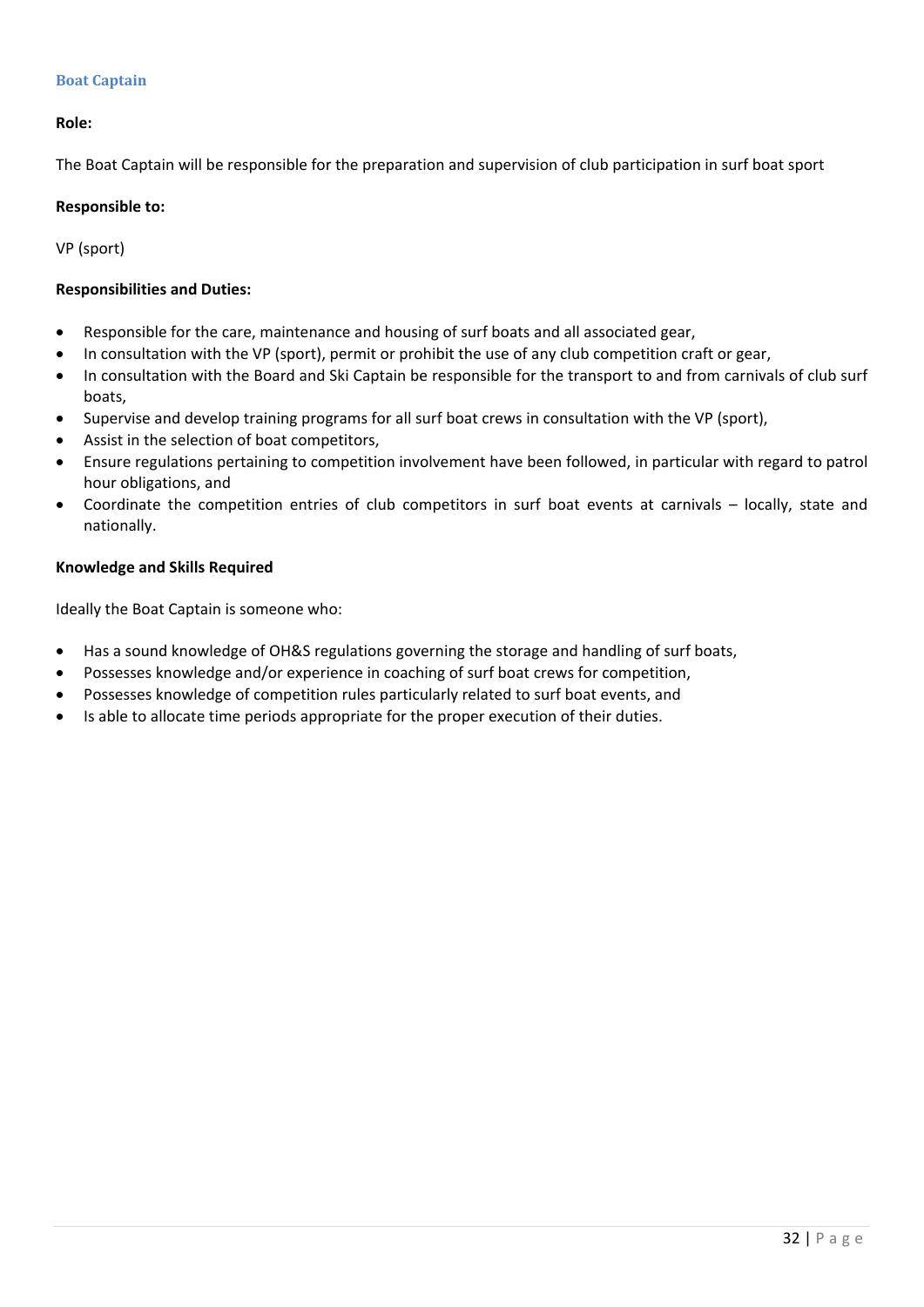# **Beach Area Captain**

# **Role:**

The Beach Area Captain will be responsible for the preparation and supervision of club participation in beach sport.

#### **Responsible to:**

VP (Sport)

# **Responsibilities and Duties:**

- Supervise and develop training programs for competitors in beach events in consultation with the VP (sport),
- Assist in the selection of beach event competitors,
- Ensure regulations pertaining to competition involvement have been followed, in particular with regard to patrol hour obligations, and
- Responsible for the competition entries of club competitors in beach events at carnivals locally, state and nationally.

# **Knowledge and Skills Required**

Ideally the Beach Area Captain is someone who:

- Possesses knowledge and/or experience in coaching of beach events disciplines,
- Possesses knowledge of competition rules particularly related to beach events, and
- Is able to allocate time periods appropriate for the proper execution of their duties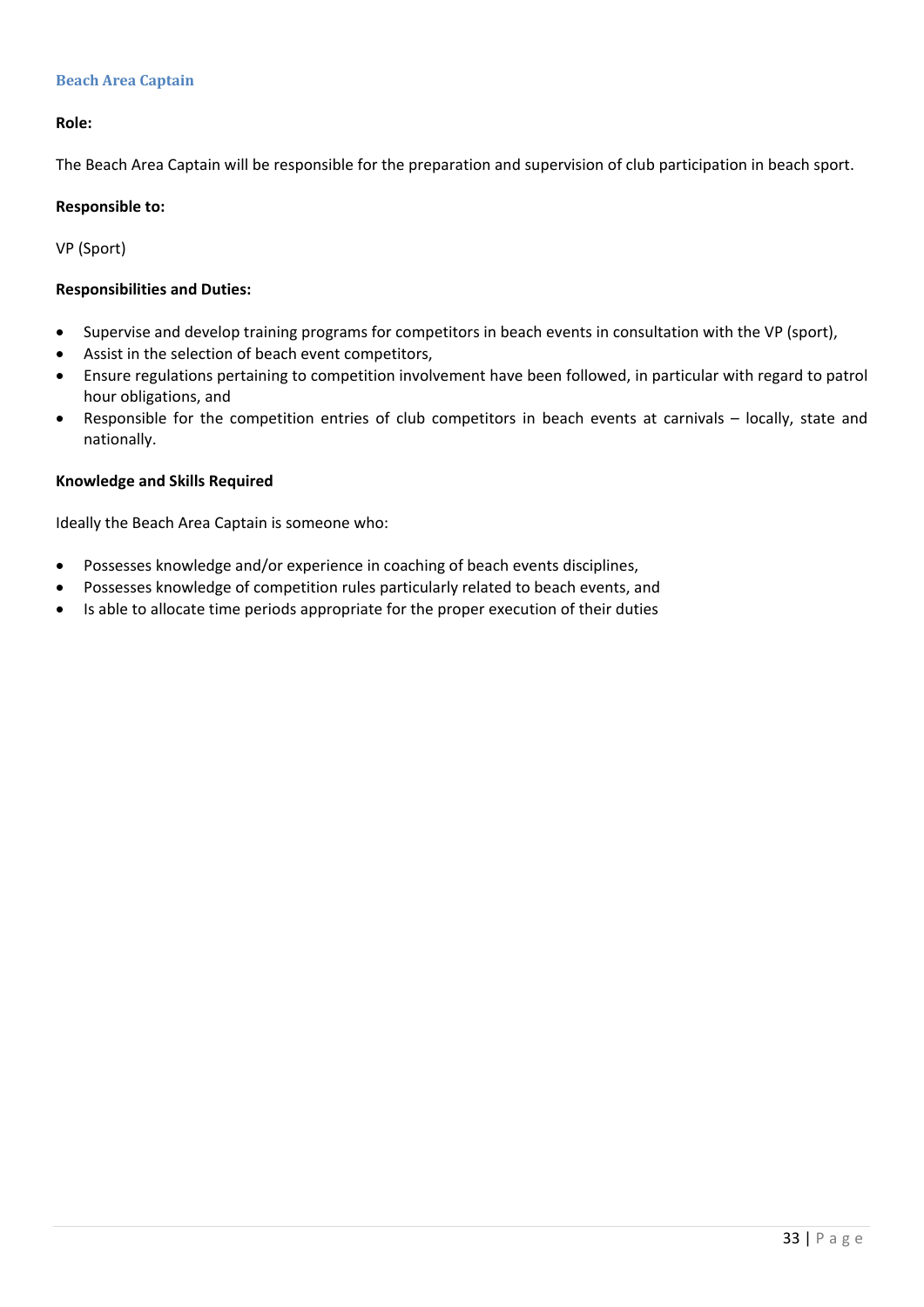# **Facilities Team Delegates**

# **Events/Social Coordinator**

# **Role:**

The Events Coordinator is responsible for organising club social events.

# **Responsible to:**

VP (Facilities)

# **Responsibilities and Duties:**

- Responsible for the conduct of social events including, but not limited to, awards presentation night, club ball, and
- Prepare an annual calendar of social events.

# **Knowledge and Skills Required**

Ideally the Events Coordinator is someone who:

- Communicates effectively,
- Has good organisational skills, and
- Is able to allocate time periods appropriate for the proper execution of their duties.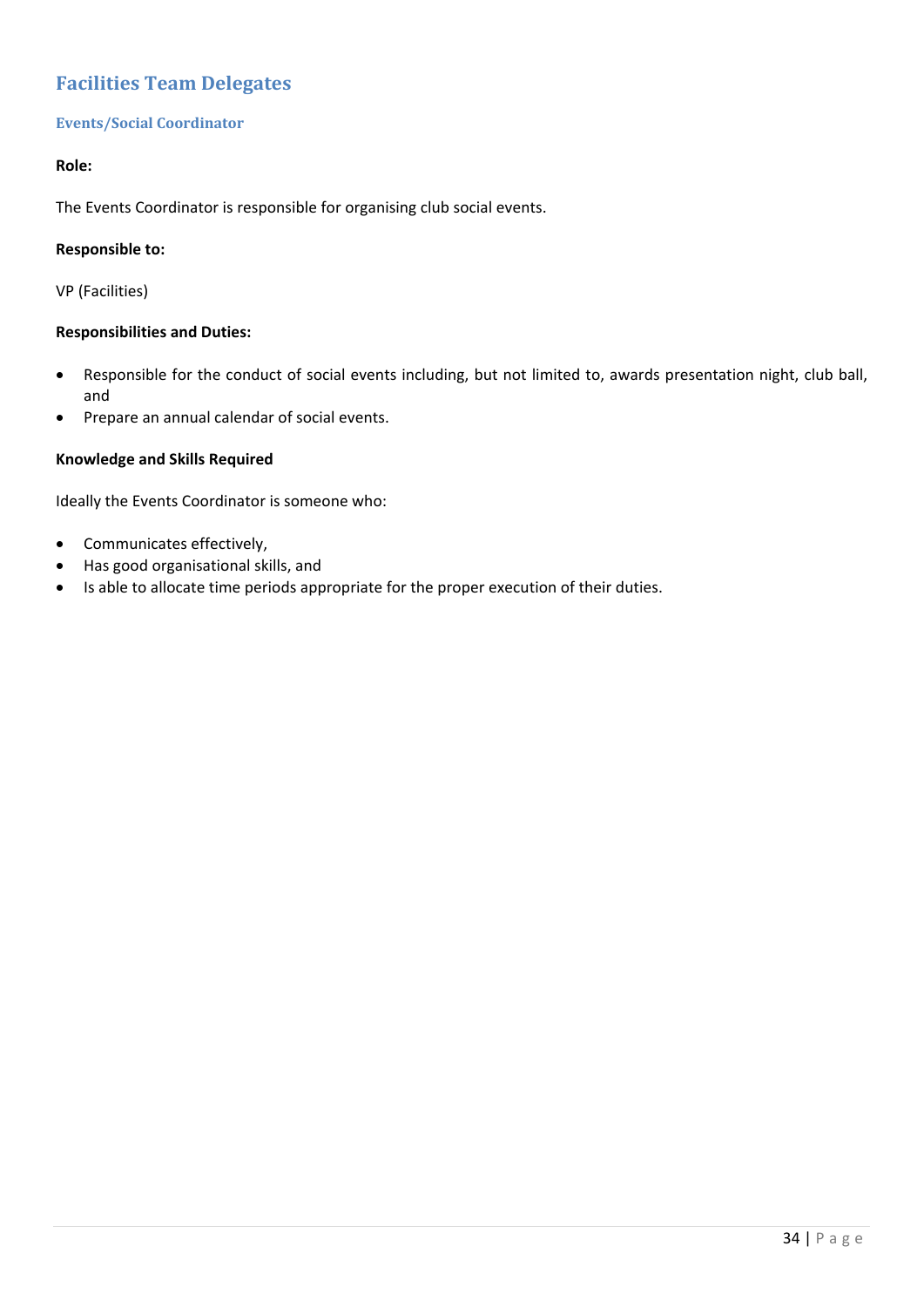# **Finance Team**

# **Solicitor**

# **Role:**

The Solicitor is responsible for all legal matters pertaining to the club.

# **Responsible to:**

Treasurer

# **Responsibilities and Duties:**

Responsible for providing/sourcing legal and insurance services for the club.

# **Knowledge and Skills Required**

Ideally the Solicitor is someone who:

- Is qualified to provide legal advice to the club,
- Maintains confidentiality in relevant matters, and
- Is able to allocate time periods appropriate for the proper execution of their duties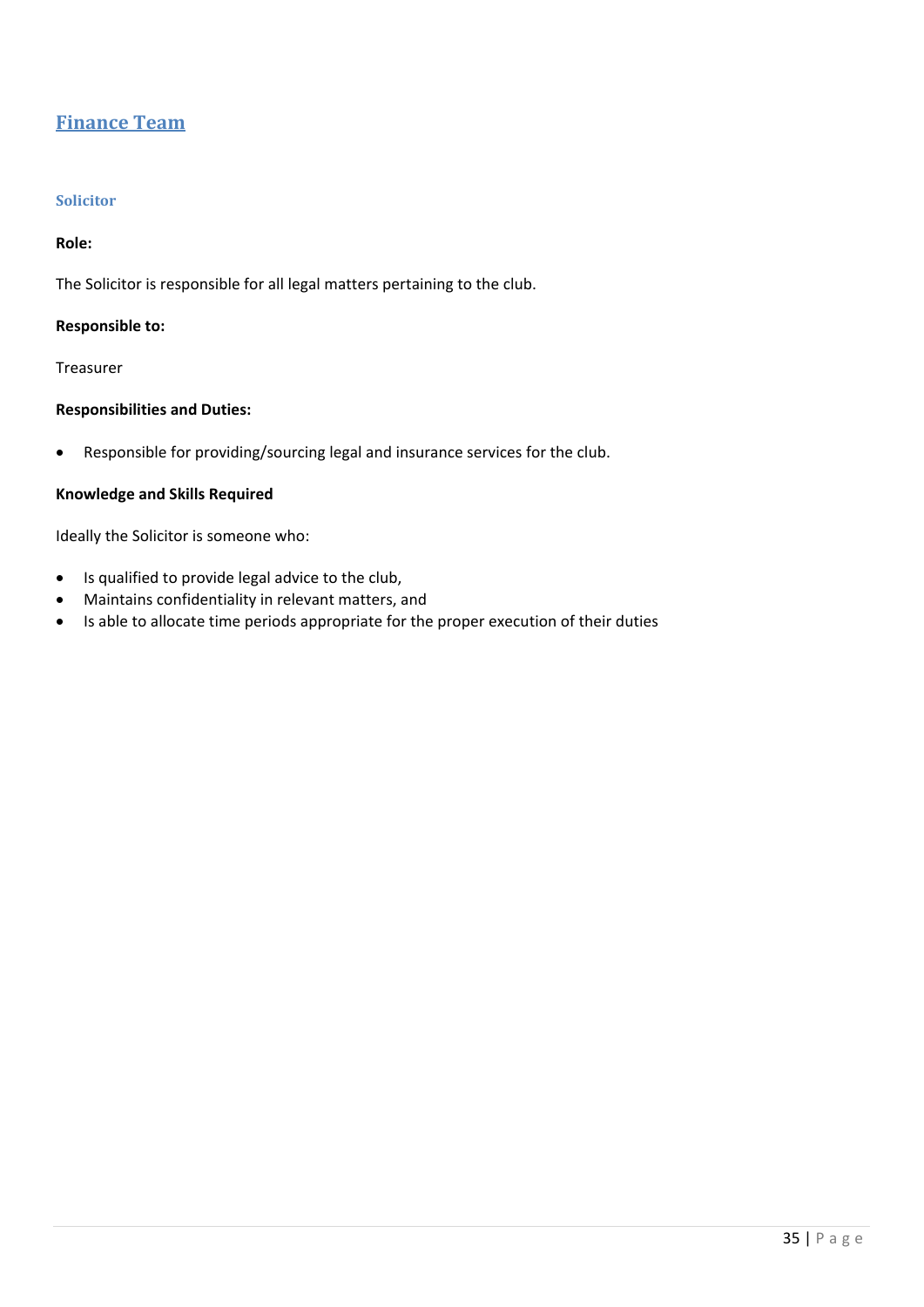# **Public Officer**

#### **Role:**

The Public Officer is responsible for all taxation issues pertaining to the club

#### **Responsible to:**

Treasurer

# **Responsibilities and Duties:**

 Responsible for dealing with the Commissioner of Taxation in relation to the clubs tax affairs, including record keeping and submitting club tax returns.

#### **Knowledge and Skills Required**

Ideally the Public Officer is someone who:

- Is over 18, resides in Australia and must fully understand the nature of the appointment,
- Is able to satisfy POI requirements,
- Maintains confidentiality in relevant matters, and
- Is able to allocate time periods appropriate for the proper execution of their duties.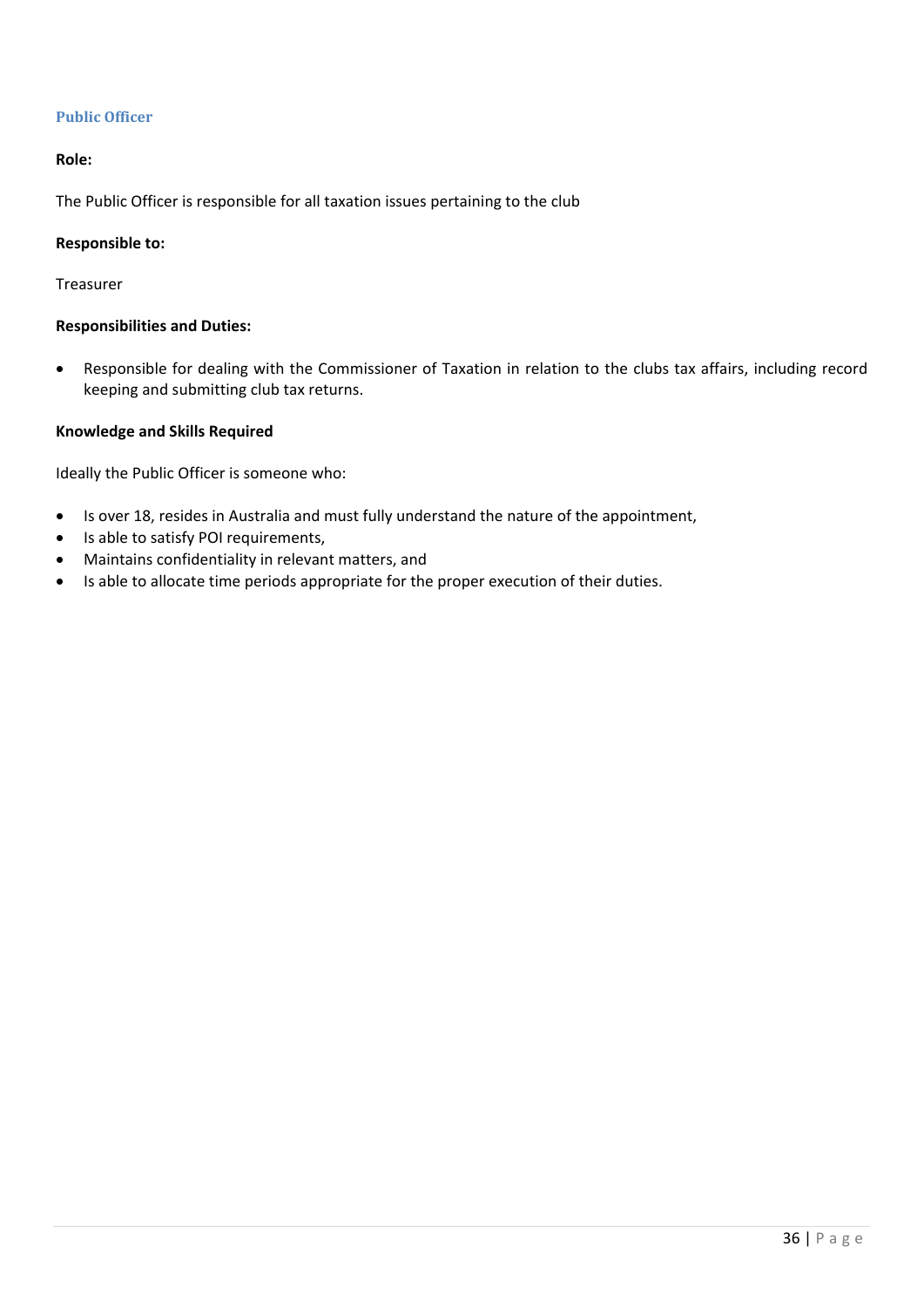# **Auditor**

# **Role:**

The Auditor is responsible for ensuring that the financial statements of the club are prepared in accordance with specified criteria, namely the Australian Accounting Standards.

# **Responsible to:**

Treasurer

# **Responsibilities and Duties:**

• Responsible for the audit of financial statements.

# **Knowledge and Skills Required**

# **Ideally the Auditor is someone who:**

- Is a qualified accountant,
- Maintains confidentiality in relevant matters, and
- Is able to allocate time periods appropriate for the proper execution of their duties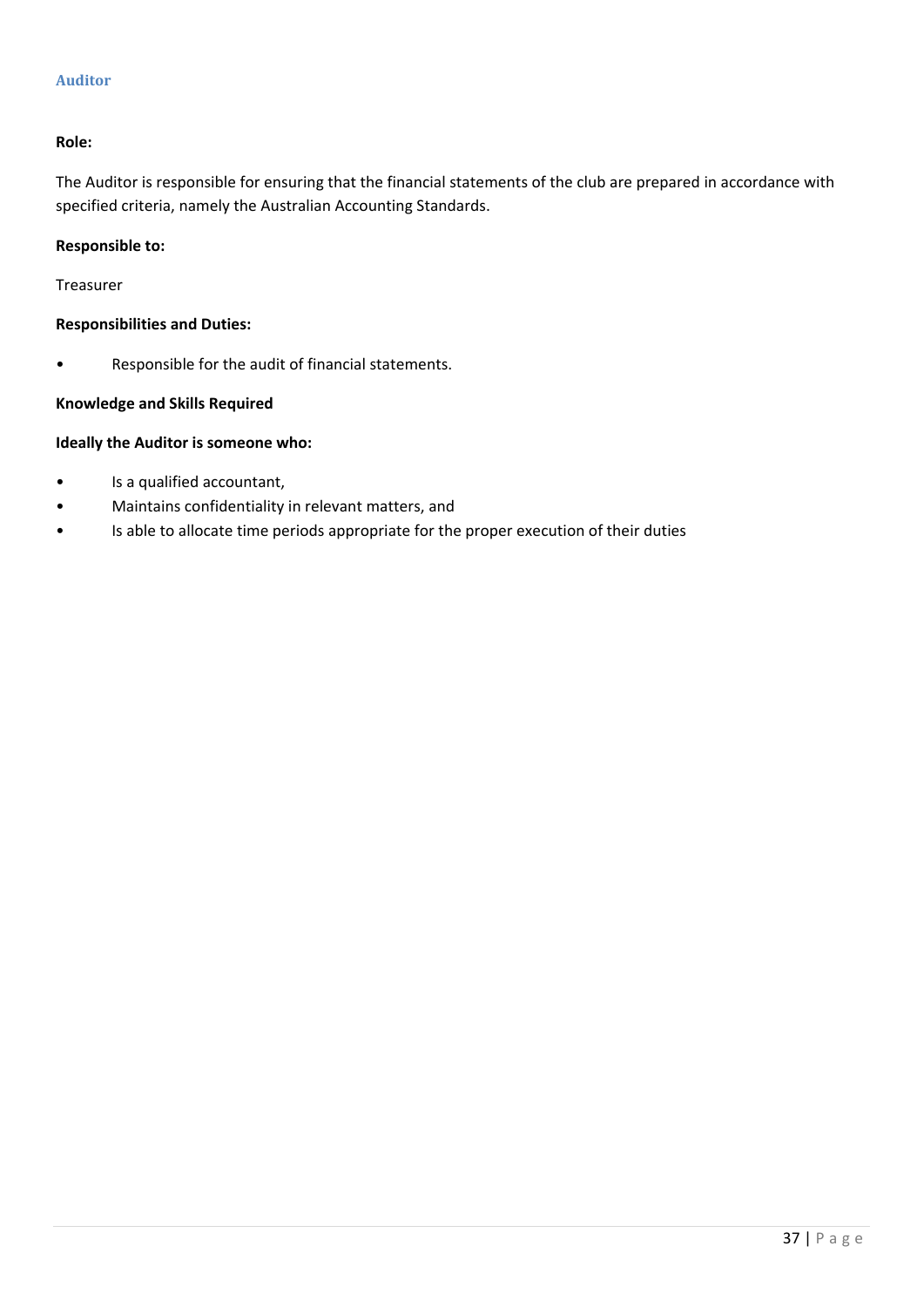# **Role:**

The sponsorship manager will develop and manage all club sponsorship.

#### **Responsible to:**

Treasurer

#### **Responsibilities and Duties:**

- Responsible for the planning and production of sponsorship packages,
- Actively seek and promote new club sponsors for both general and special events,
- Service and maintain existing sponsorship arrangements,
- Responsible for submitting a written account covering all conditions associated with each sponsorship gained to the Treasurer within two weeks of the sponsorship agreement being signed,
- Ensure that all necessary sponsorship agreement conditions are complied with, and
- Responsible for the completion and submission of grant applications.

#### **Knowledge and Skills Required**

Ideally the sponsorship coordinator is someone who:

- Possesses good communication and negotiating skills,
- Possesses graphic design and/or word processing skills, and
- Is able to allocate time periods for the development, preparation and servicing of sponsorship agreements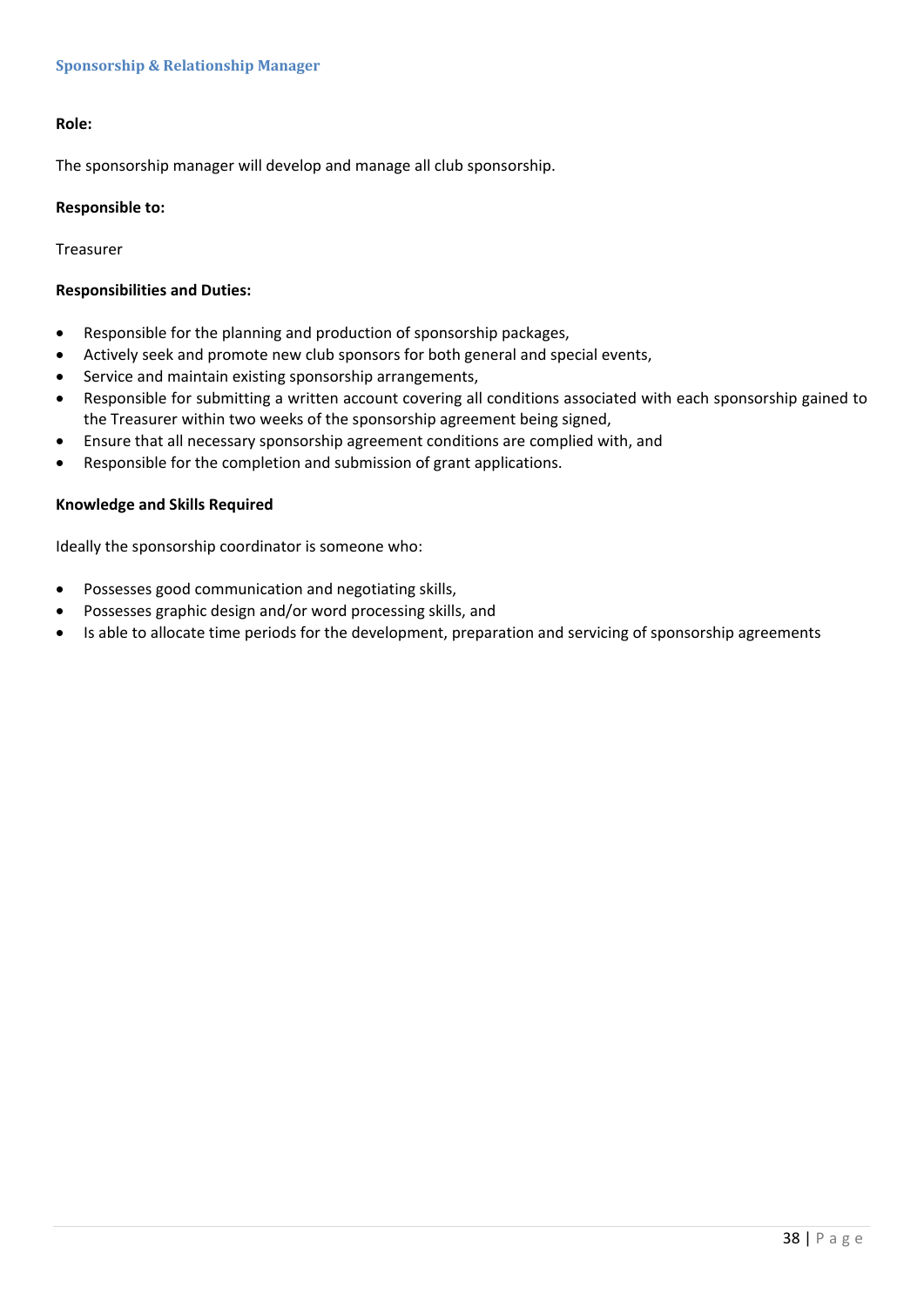# **Delegates reporting to the President**

# **Haven Editor**

# **Role:**

To coordinate the production of club publications including "The Haven" and the club Annual Report.

#### **Responsible to: President**

#### **Responsibilities and Duties:**

- Collate, publish and distribute "The Haven" and the Club Annual Report.
- Note: Haven is published bi-annually (pre Xmas and pre Easter) and Annual Report is published prior to Club AGM.

#### **Knowledge and Skills Required**

Ideally the Haven Editor is someone who:

- Possesses good communication and reporting skills,
- Possess strong writing, language and editing skills,
- Has the ability to organise and delegate, and
- Is able to allocate time periods for the preparation and distribution of the club magazine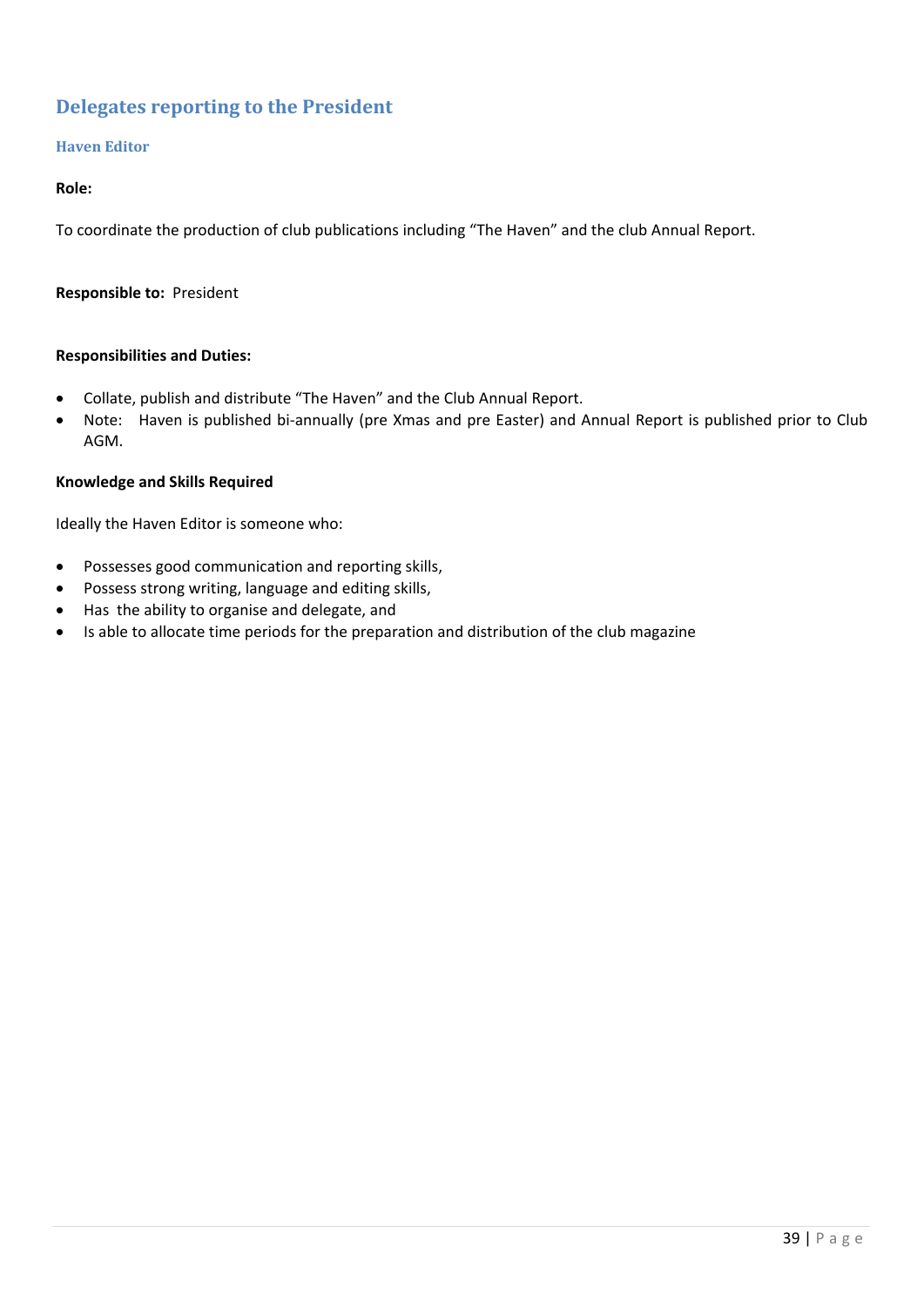#### **Media & Promotions Manager**

#### **Role:**

To arrange and coordinate all media and information activities of the club.

#### **Responsible to:**

President

# **Responsibilities and duties:**

- Write media releases for distribution to local media and stakeholders,
- Responsible for ensuring that club activities are given coverage within the local, regional and state media, and
- Responsible for ensuring that the local media, businessmen, and stakeholders are invited to suitable club functions and activities.

#### **Knowledge and skills required:**

Ideally the media & promotions manager is someone who:

- Possesses good communication and reporting skills,
- Has a knowledge of media release formats,
- Has the ability to organise and delegate tasks, and
- Is able to allocate time periods for the preparation and distribution of media releases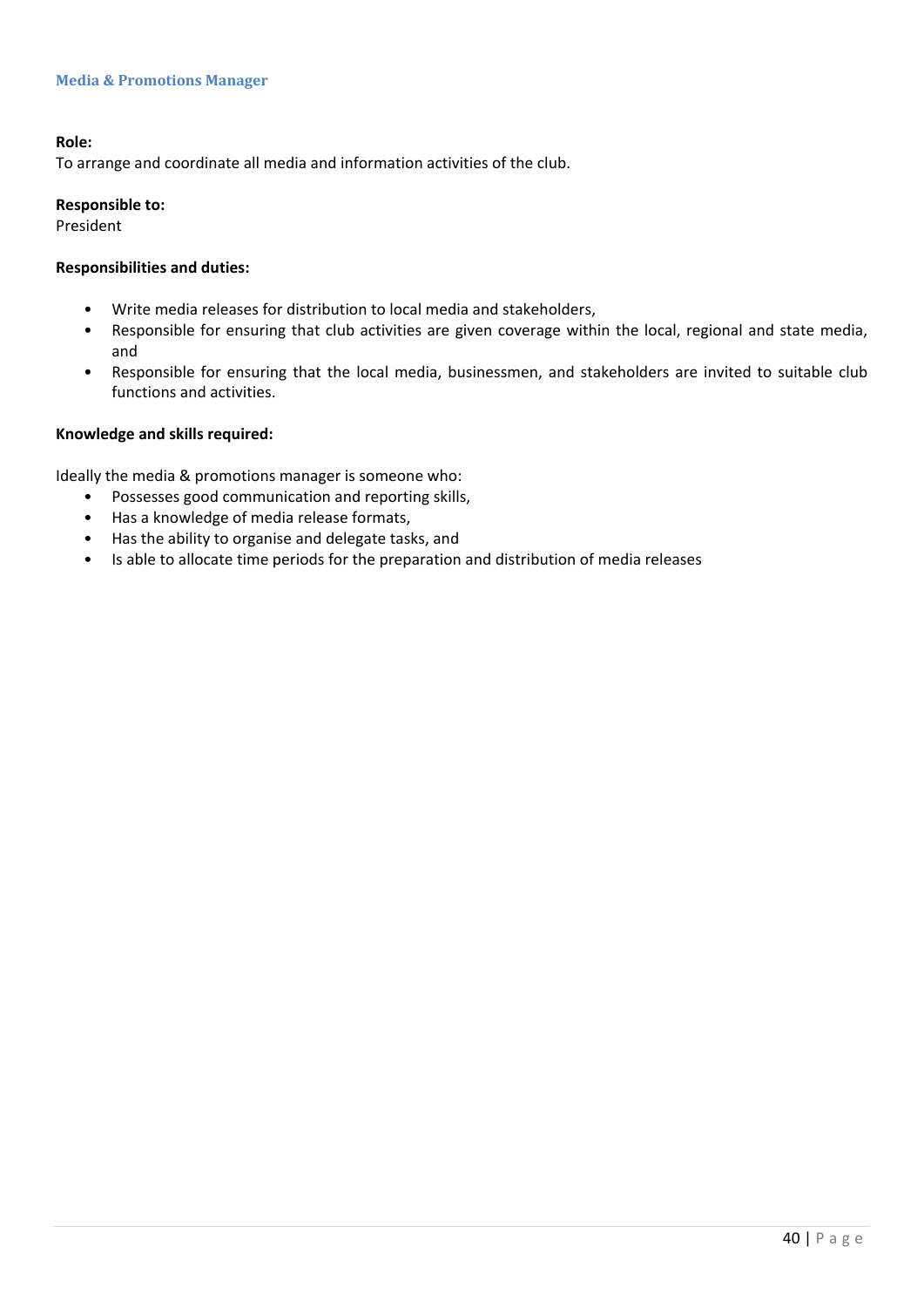# **Member Protection Officer**

#### **Role:**

To act as the point of contact for anyone, be that adult or child, who has a concern, grievance or complaint about something that has occurred at the Club, including issues around safeguarding children.

Note: It is important to recognise that while the Member Protection Officer may have information, they are not expected to hold the key in resolving all dilemmas that may develop at the club. Contacting other club Member Protection Officers and/or Life Saving Victoria's Member Protection Officer in determining an appropriate course of action on any matter may be extremely beneficial.

#### **Responsible to:**

The President

#### **Knowledge and Skills required:**

Ideally the Membership & Protection Officer is someone who:

- Has the ability to investigate (on a confidential basis) any complaint and facilitate and acceptable resolution,
- Possesses good communication and reporting skills,
- Has a high level of knowledge of the relevant SLSA policies and procedures relating to Membership Protection and Child Safety. This includes but is not limited to the policies identified below, and
- Is able to allocate time periods to manage the role.

#### Relevant Policies and Procedures.

• LSV AD6-05 Member Protection: Working With Children Checks - http://www.lifesavingvictoria.com.au/resources/documents/Policy\_AD6-05 Member Protection - Working With Children Checks V3.pdf

• SLSA 6.5 Member Safety and Wellbeing Policy - http://www.slsa.com.au/site/\_content/resource/00000530-docsource.pdf

• SLSA 6.5 Member Safety and Wellbeing Policy: Annexure 2 Specific Roles of Conduct ‐ http://www.slsa.com.au/site/\_content/resource/00000533-docsource.pdf

• SLSA 6.6 SLSA Grievance Procedure - http://www.slsa.com.au/site/\_content/resource/00000697-docsource.pdf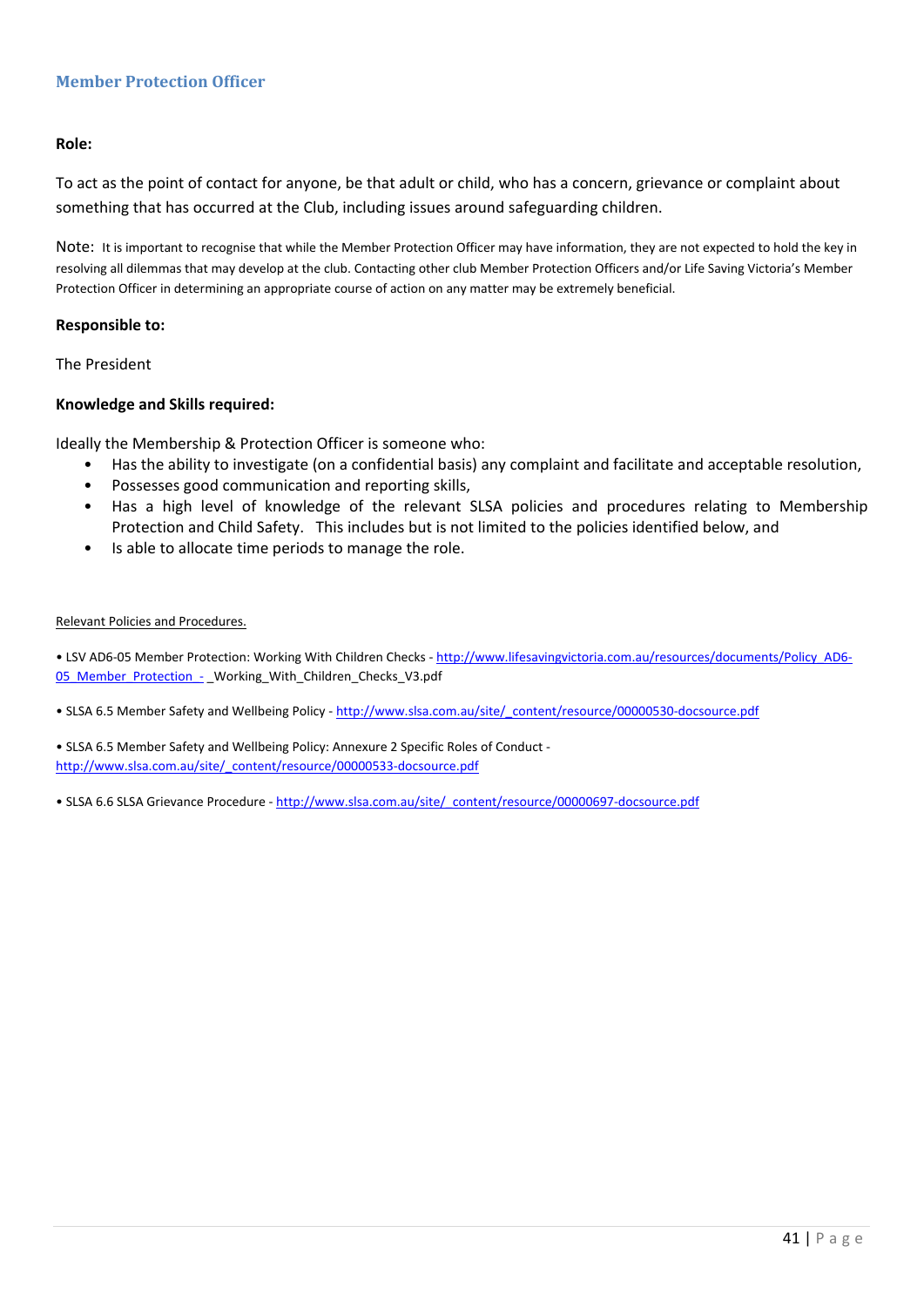# **Role:**

The Grants Officer will source appropriate and relevant Grant opportunities for the Club and co-ordinate grant applications.

# **Responsible to: President**

# **Responsibilities and Duties:**

- Research, identify and maintain a register of external funding sources and opportunities relevant to all areas of club operation,
- Liaise with the appropriate Committee Members and Delegates to facilitate high quality grant applications,
- Responsible for monitoring project milestones are being met, and
- Reporting progress to funding bodies and ensuring that grant related projects are completed in a timely manner.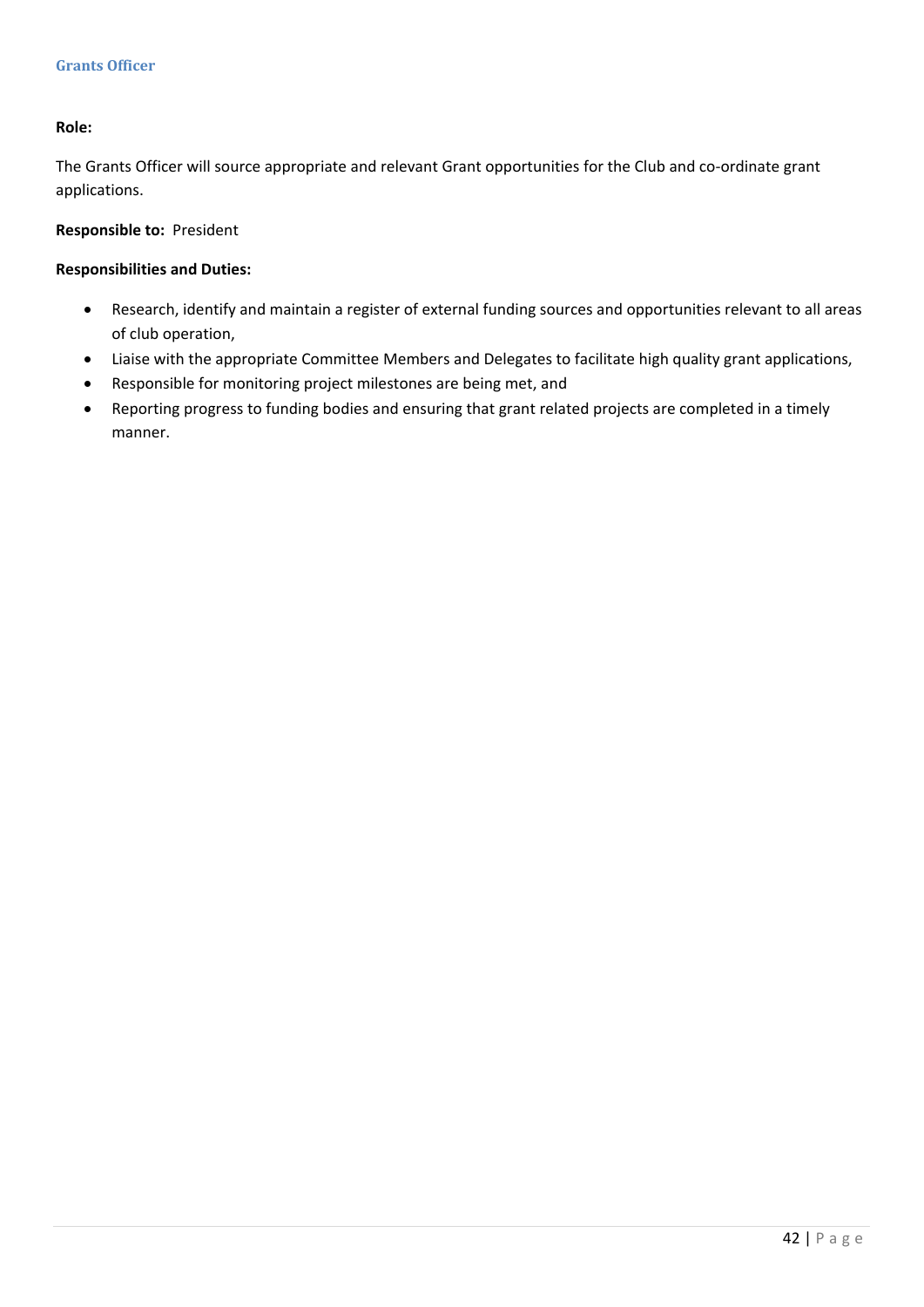# **Child Safety Officer/s**

# **Role:**

The Child Safety Officer/s have responsibility for the club's child safety policy and protocols and handling child safety complaints.

# **Responsible to:** President

#### **Responsibilities:**

- Responsible for responding to any child safety complaints made by volunteers, staff, parents or children,
- Responsible for raising awareness of child safety policy and protocols among volunteers, staff, parents and children,
- Provide information and training for the prevention of harm to children involved in club activities,
- Responsible for reviewing and implementing any directives/polices provided by LSV and SLSA,
- Responsible for reporting at each committee meeting on area of management, and submitting written reports to the Administration Team,
- Submit an annual report on area of management for AGM,
- Liaise with the Member Protection Officer and Club President about incident reports and actions taken,
- Responsible for sensitive and confidential reporting/documentation of incidents in accordance with club policy and procedure, and
- Liaise with the relevant club officers/leaders (e.g. Nippers Coordinator, Training and Assessment, Youth Leadership Development, Social Media, Director of Sport) to develop, implement and evaluate child safety initiatives across the season.

# **Knowledge and Skills Required**

Ideally the Child Safety Officer/s are people who:

- Communicate effectively,
- Have a full understanding of child safety issues,
- Have prior experience with handling disclosures and reporting abuse, and
- Is able to allocate time periods appropriate for the proper execution of their duties.